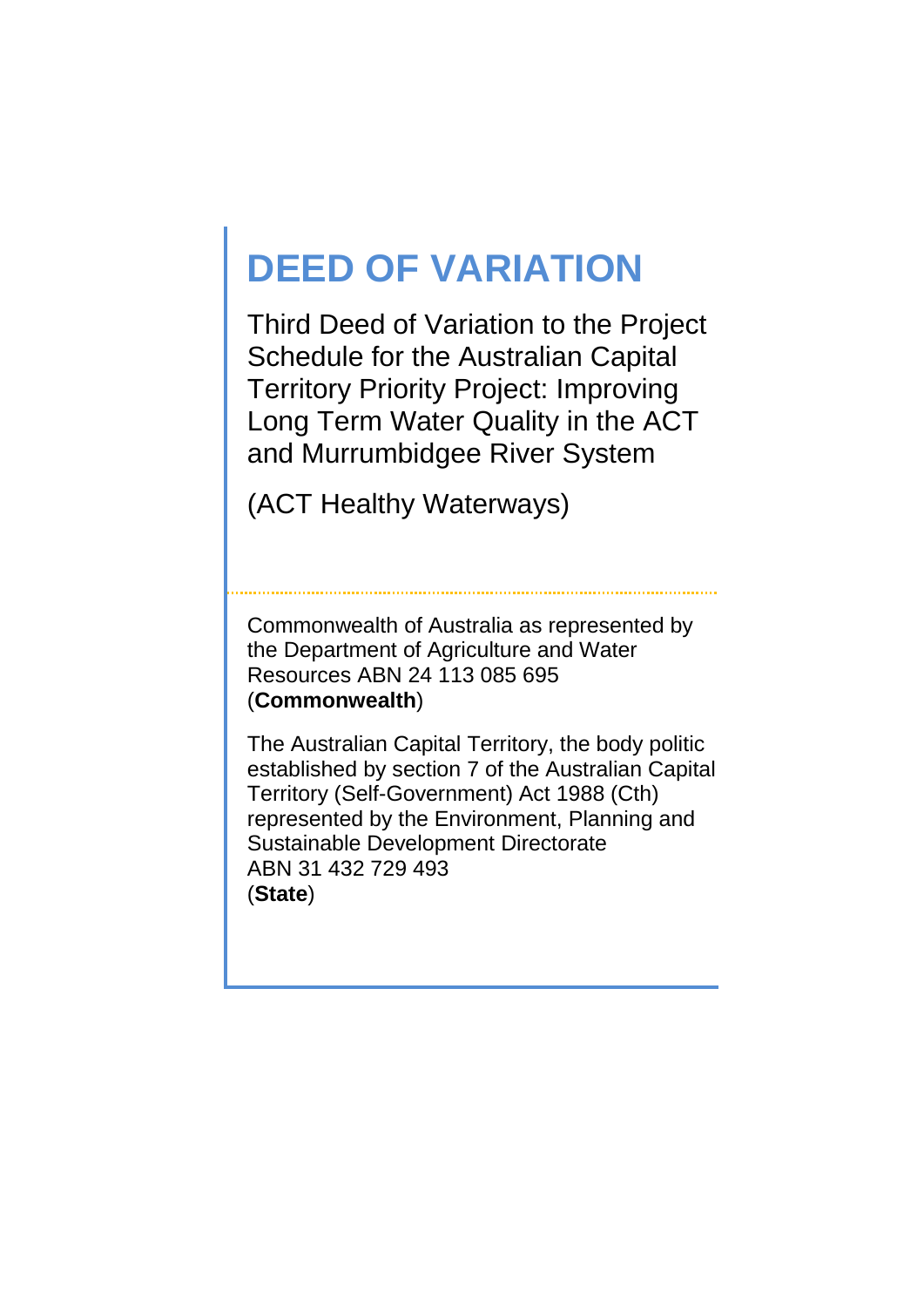#### **Table of Contents**

| <b>Details</b>  |                                                | 3              |
|-----------------|------------------------------------------------|----------------|
| Parties         |                                                | 3              |
| <b>Recitals</b> |                                                | 3              |
|                 | Agreed terms                                   | 4              |
| 1.              | Defined terms and interpretation               | 4              |
| 1.1             | Defined terms                                  | 4              |
| 1.2             | Interpretation                                 | $\overline{4}$ |
| 2.              | <b>Variation to Agreement</b>                  | 5              |
| 3.              | <b>Payment acknowledgement</b>                 | 5              |
| 4.              | <b>Continued force and effect of Agreement</b> | 5              |
| 5.              | <b>Miscellaneous</b>                           | 5              |
| 5.1             | Counterparts                                   | 5              |
| 5.2             | Governing law and jurisdiction                 | 5              |
| 5.3             | Date of effect                                 | 5              |
|                 | <b>Execution page</b>                          | 6              |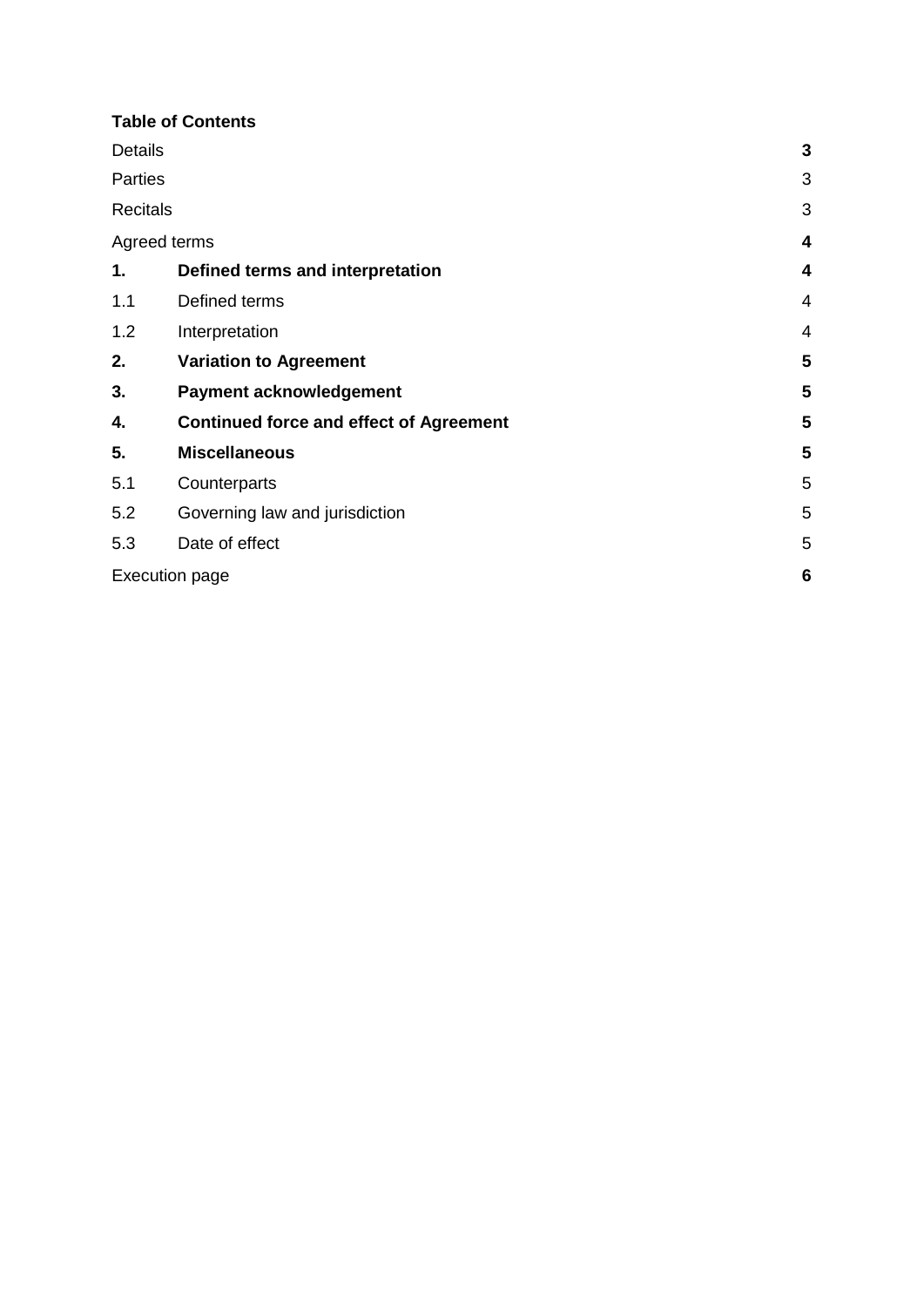## **Details**

## **Parties**

- 1. Commonwealth of Australia as represented by the **Department of Agriculture and Water Resources** ABN 24 113 085 695 of 18 Marcus Clarke Street, Canberra City ACT 2601, Australia (**Commonwealth**).
- 2. **AUSTRALIAN CAPITAL TERRITORY**, the body politic established by section 7 of the *Australian Capital Territory (Self-Government) Act 1988* (Cth) represented by the Environment, Planning and Sustainable Development Directorate ABN [31 432 729 493](http://abr.business.gov.au/SearchByAbn.aspx?abn=66893463785) of 16 Challis Street, Dickson, ACT 2602 **(State)**.

## **Recitals**

- A. The Commonwealth of Australia and the State are parties to a Water Management Partnership Agreement dated 11 January 2010 (**Agreement**).
- B. In accordance with clauses 5.1.1.b and 16.2.1 of the Agreement, the Commonwealth and the State are parties to the *Australian Capital Territory Priority Project: Improving Long Term Water Quality in the ACT and Murrumbidgee River System Project Schedule* dated 25 February 2014 (**Original Project Schedule**), thereby incorporating the Project Schedule into the Agreement.
- C. The Commonwealth and the State varied the Original Project Schedule on 20 April 2017 (First Variation) and 18 April 2018 (Second Variation).
- D. The parties have agreed to further amend the terms of the Original Project Schedule and First Variation as amended by the Second Variation (together comprising the **Project Schedule**) in accordance with this deed of variation.

Third Deed of Variation to Project Schedule Australian Capital Territory Priority Project: Improving Long Term Water Quality in the ACT and Murrumbidgee River (ACT Healthy Waterways)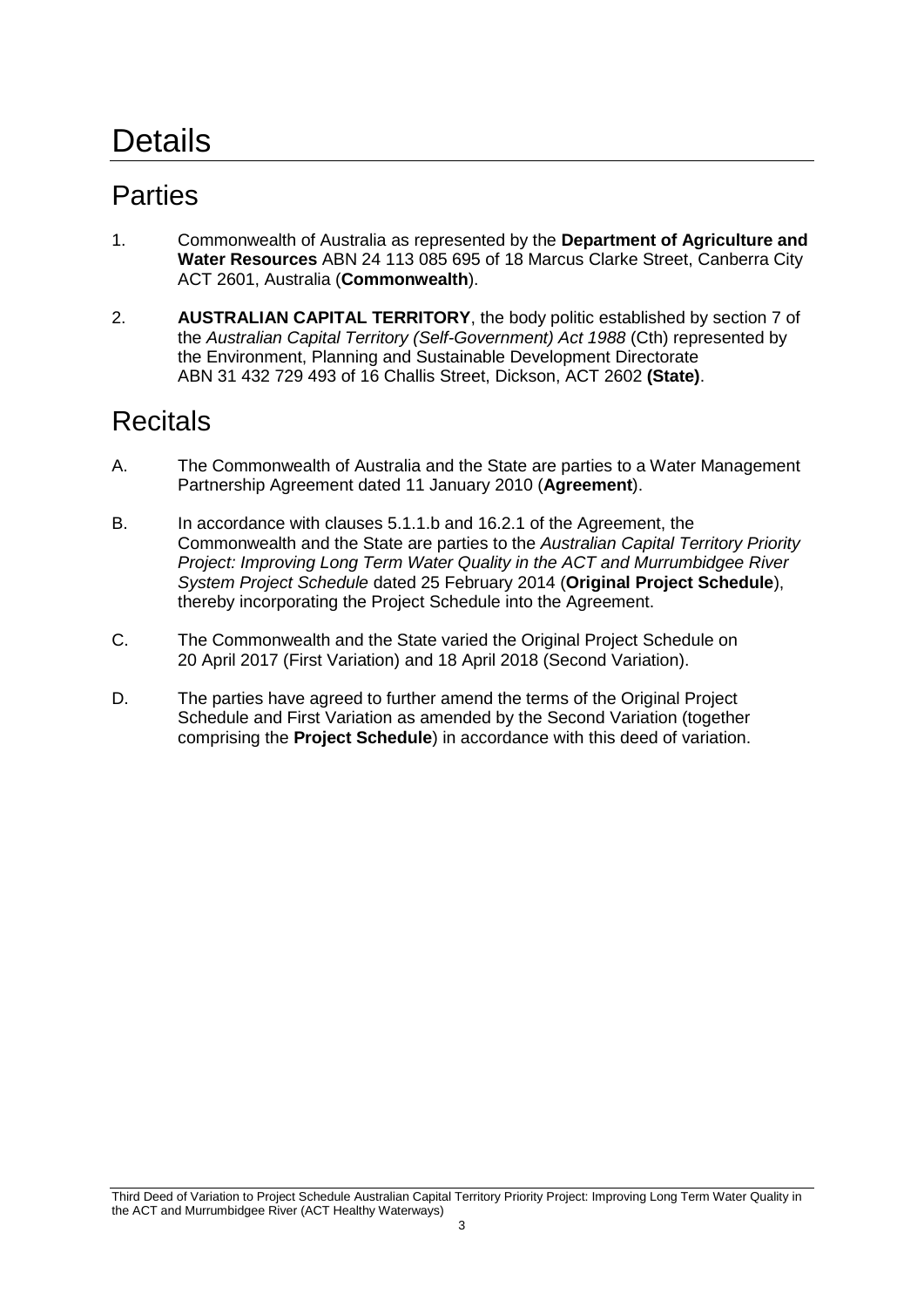## Agreed terms

### **1. Defined terms and interpretation**

#### **1.1 Defined terms**

In this deed, except where the context otherwise requires, defined terms have the same meaning as given to them in the Agreement.

#### **1.2 Interpretation**

In this deed, except where the context otherwise requires:

- (a) the singular includes the plural and vice versa, and a gender includes other genders;
- (b) another grammatical form of a defined word or expression has a corresponding meaning;
- (c) a reference to a clause, paragraph, schedule or attachment is to a clause or paragraph of, or schedule or attachment to, this deed, and a reference to this deed includes any schedule or attachment;
- (d) a reference to a document or instrument includes the document or instrument as novated, altered, supplemented or replaced from time to time;
- (e) a reference to AUD, A\$, \$A, dollar or \$ is to Australian currency;
- (f) a reference to time is to the local time in Canberra, Australia;
- (g) a reference to a party is to a party to this deed, and a reference to a party to a document includes the party's executors, administrators, successors and permitted assigns and substitutes;
- (h) a reference to a person includes a natural person, partnership, body corporate, association, governmental or local authority or agency or other entity;
- (i) headings are for ease of reference only and do not affect interpretation;
- (j) a reference to a statute, ordinance, code or other law includes regulations and other instruments under it and consolidations, amendments, re-enactments or replacements of any of them;
- (k) a word or expression defined in the *Corporations Act 2001* (Cth) has the meaning given to it in the *Corporations Act 2001* (Cth);
- (l) the meaning of general words is not limited by specific examples introduced by including, for example or similar expressions;
- (m) any agreement, representation, warranty or indemnity by two or more parties (including where two or more persons are included in the same defined term) binds them jointly and severally;
- (n) any agreement, representation, warranty or indemnity in favour of two or more parties (including where two or more persons are included in the same defined term) is for the benefit of them jointly and severally; and
- (o) a rule of construction does not apply to the disadvantage of a party because the party was responsible for the preparation of this deed or any part of it.

Third Deed of Variation to Project Schedule Australian Capital Territory Priority Project: Improving Long Term Water Quality in the ACT and Murrumbidgee River (ACT Healthy Waterways)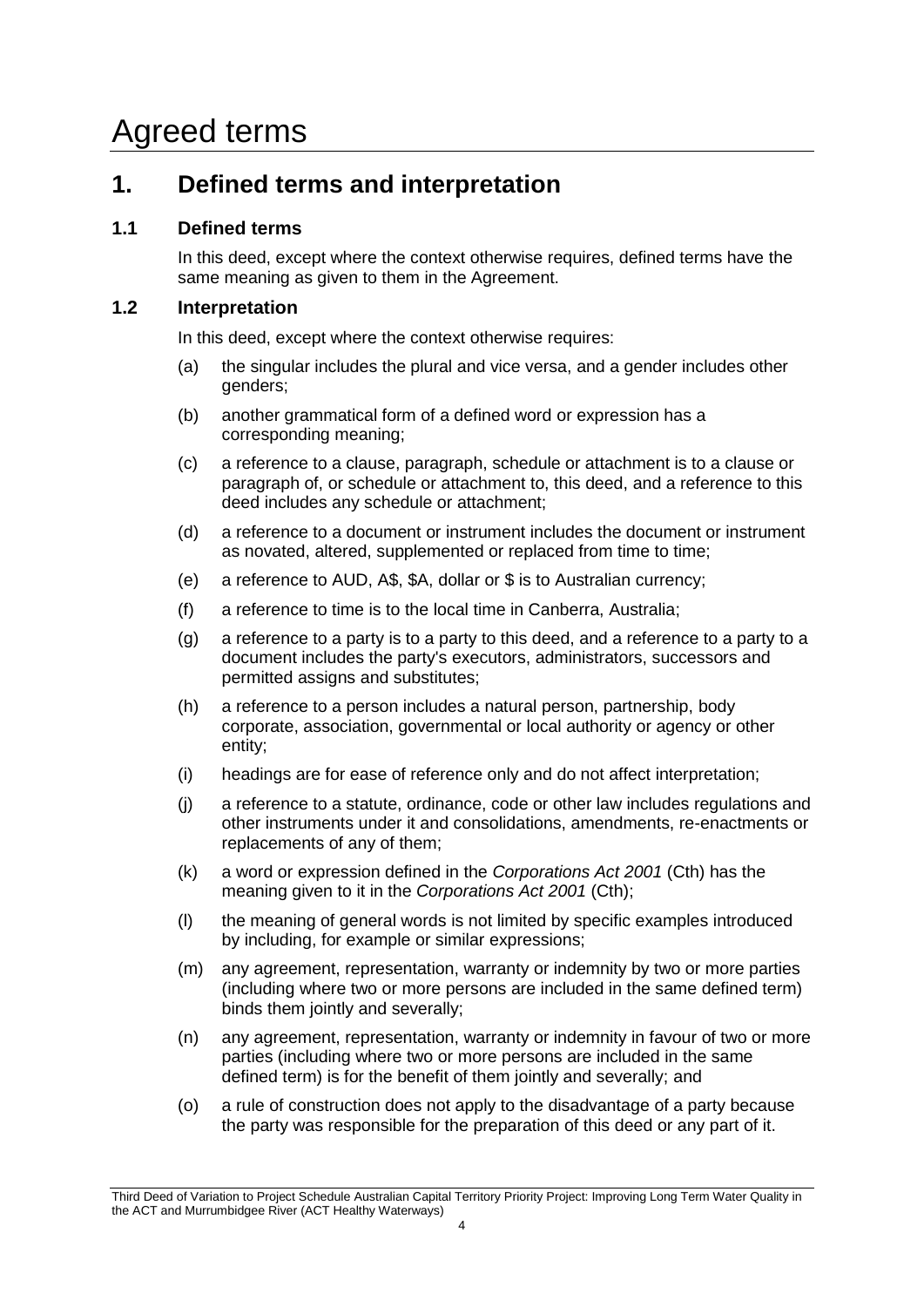### **2. Variation to Agreement**

With effect from the date of this deed, the Agreement is varied by:

Replacing the "*Australian Capital Territory Priority Project: Improving Long Term Water Quality in the ACT and Murrumbidgee River System (ACT Healthy Waterways) to the Australian Capital Territory and Commonwealth Water Management Partnership Agreement*", Second Variation, dated 18 April 2018, with the Project Schedule as set out in Attachment A to this deed.

### **3. Payment acknowledgement**

The parties acknowledge that the amount of  $(GST$  exclusive) has already been paid to the State as part of the Funds payable under the Agreement.

### **4. Continued force and effect of Agreement**

The Agreement continues in full force and effect, as amended by this deed.

### **5. Miscellaneous**

#### **5.1 Counterparts**

This deed may be executed in counterparts. All executed counterparts constitute one document.

#### **5.2 Governing law and jurisdiction**

This deed is governed by the law of the Australian Capital Territory and each party irrevocably submits to the non-exclusive jurisdiction of the courts of the Australian Capital Territory.

#### **5.3 Date of effect**

The date of this deed will be on and from the date that the Commonwealth signs the deed.

Third Deed of Variation to Project Schedule Australian Capital Territory Priority Project: Improving Long Term Water Quality in the ACT and Murrumbidgee River (ACT Healthy Waterways)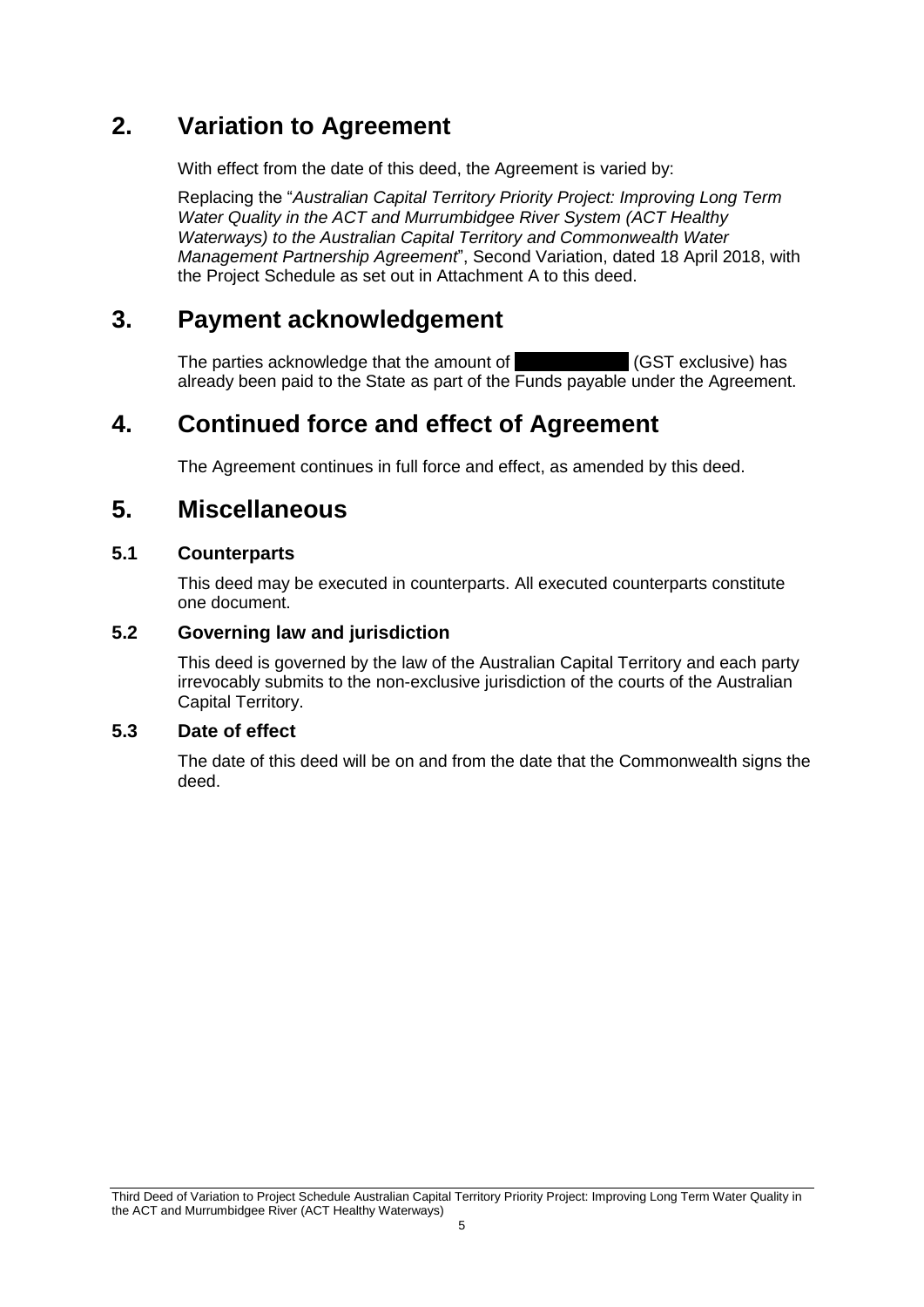## Execution page

#### **Executed as a deed**

#### **SIGNED SEALED AND DELIVERED** for and on behalf of the Commonwealth of Australia as represented by the **Department of Agriculture and Water Resources** by a duly authorised representative

| <b>Paul Morris</b>                        | <b>Kelly Lolesio</b>    |
|-------------------------------------------|-------------------------|
| Name of authorised representative (print) | Name of witness (print) |
| [Signed]                                  | [Signed]                |
| Signature of authorised representative    | Signature of witness    |
| 15 April 2019                             | 15 April 2019           |
| Date                                      | Date                    |

#### **SIGNED SEALED AND DELIVERED** for and on behalf of the **Australian Capital**

**Territory** by**:** 

| <b>Benjamin Ponton</b>    | Laura Marcantonio       |
|---------------------------|-------------------------|
| Name of signatory (print) | Name of witness (print) |
| [Signed]                  | [Signed]                |
| Signature                 | Signature of witness    |
| 10 April 2019             | 10 April 2019           |
| Date                      | Date                    |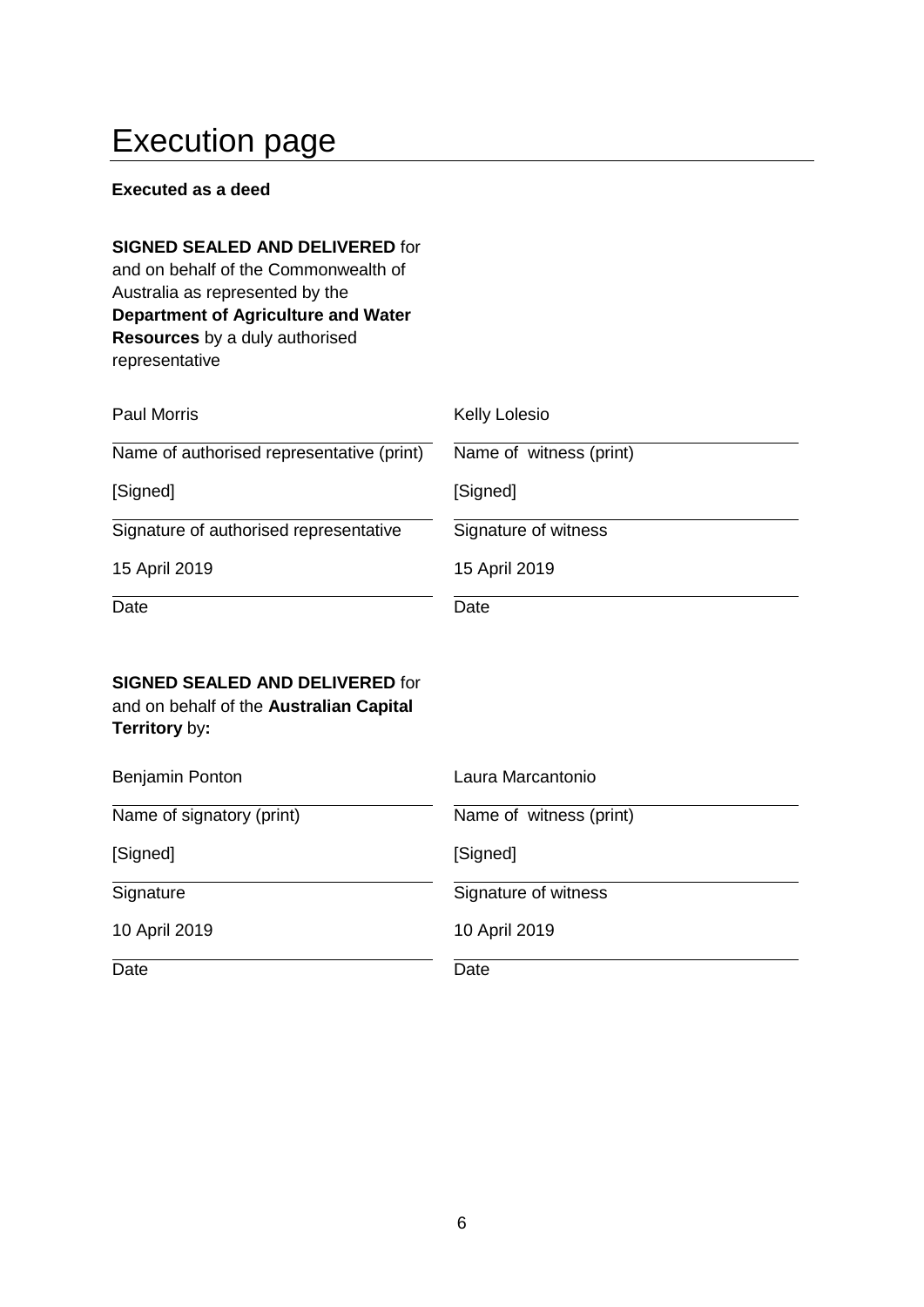# **ATTACHMENT A**

Attachment A to Third Deed of Variation

Australian Capital Territory Priority Project: Improving Long Term Water Quality in the ACT and Murrumbidgee River System (ACT Healthy Waterways) to the Australian Capital Territory and Commonwealth Water Management Partnership Agreement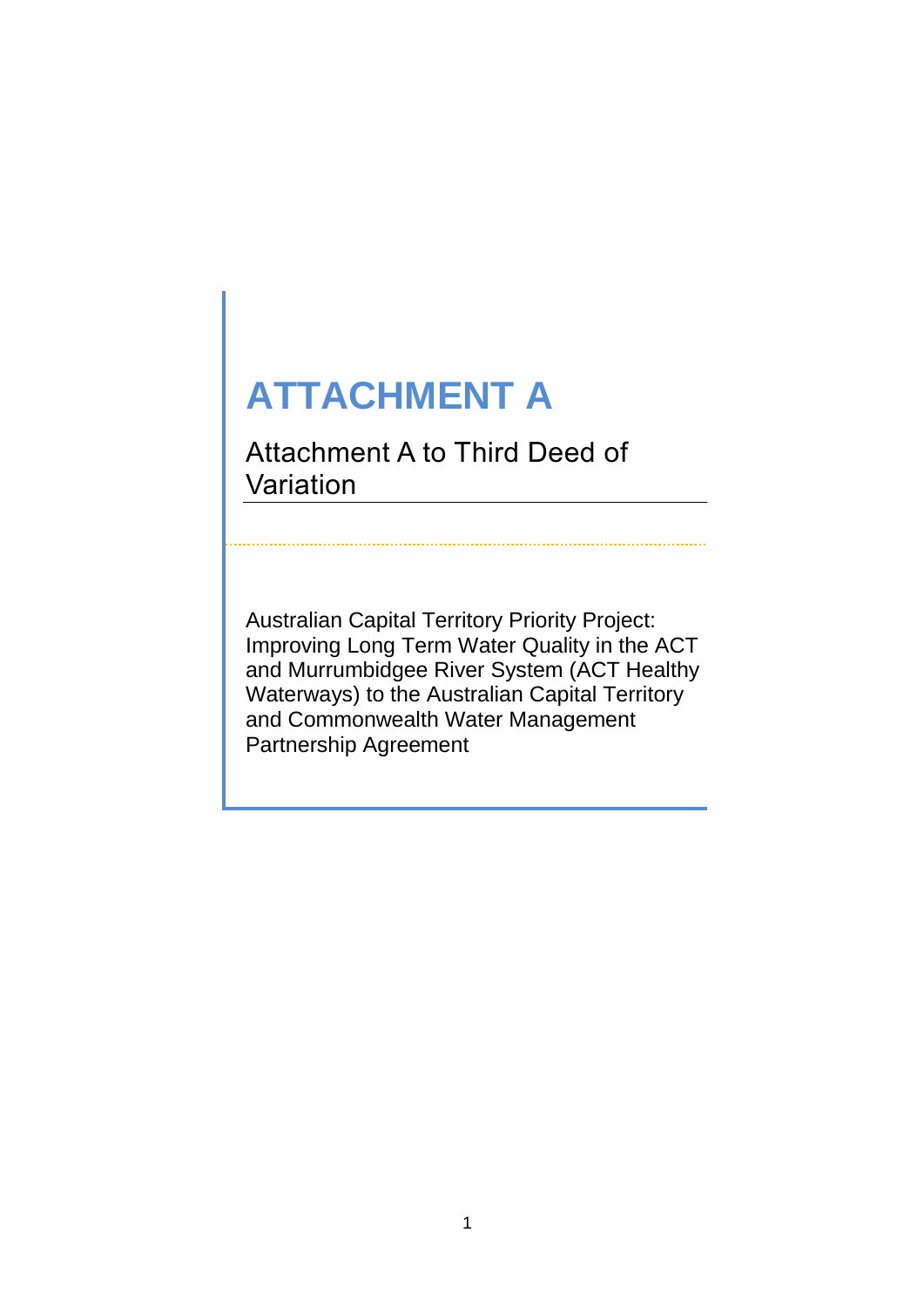#### **PROJECT SCHEDULE - ACT HEALTHY WATERWAYS**

#### **A. Terminology used in this Project Schedule**

- A.1.1. Except where indicated in item A.1.2, capitalised terms in this Project Schedule have the same meaning as in clause 18.4 of the *Water Management Partnership Agreement* between the Commonwealth and the Australian Capital Territory (State) dated 11 January 2010 (the Agreement).
- A.1.2. For the purpose of this Project Schedule only, the terms specified in this item have the following meaning:
	- a. Activity: means an activity that the State is required to undertake, or ensure is undertaken, to complete the Priority Project and includes anything that is reasonably incidental to the completion of that activity;
	- b. Annual Workplan: means a document that states what activities will be undertaken to achieved identified outputs, deliverables and outcomes. item B.5 outlines the minimum requirements of an Annual Workplan under this Project Schedule;
	- c. Business Case: means the document *Improving Long Term Water Quality in the ACT and the Murrumbidgee River System* (December 2013), the *Supplementary Report to the ACT Basin Priority Project Business Case - Improving Long Term Water Quality in the ACT and the Murrumbidgee River System* (February 2016) and the State's responses (April 2016) to the Draft Due Diligence Reports submitted to the Commonwealth under clause 5.1.2.c of the Agreement; as adjusted by the final Due Diligence Report. Where there is a conflict between these documents, the last of these documents submitted to the Commonwealth will prevail to the extent of any inconsistency;
	- d. Business Case Information Requirements: means the criteria set out in Schedule E of the IGA;
	- e. Corresponding WHS Law: has the meaning given in section 4 of the WHS Act;
	- f. Department: means the Commonwealth Department of Agriculture and Water Resources ABN 24 113 085 695 or other department or agency that has from time to time responsibility for this Agreement, and includes its Personnel and successors;
	- g. Due Diligence Report: means the Department of the Environment report titled *Commonwealth Due Diligence Assessment of the Business Case for the Australian Capital Territory State Priority Project (December 2013)* and the Department of Agriculture and Water Resources report titled *Improving Long Term Water Quality in the ACT and the Murrumbidgee River System Final Due Diligence Assessment of the Supplementary Report to the ACT Basin Priority Business Case (April 2016)*;
	- h. Evaluation Period: means the period specified in item B.1.10;
	- i. IGA: Intergovernmental Agreement on Murray-Darling Basin Reform (dated 3 July 2008);
	- j. Priority Catchments: the six catchments identified at item B.1.4 as the priority catchments which will be the focus of the project;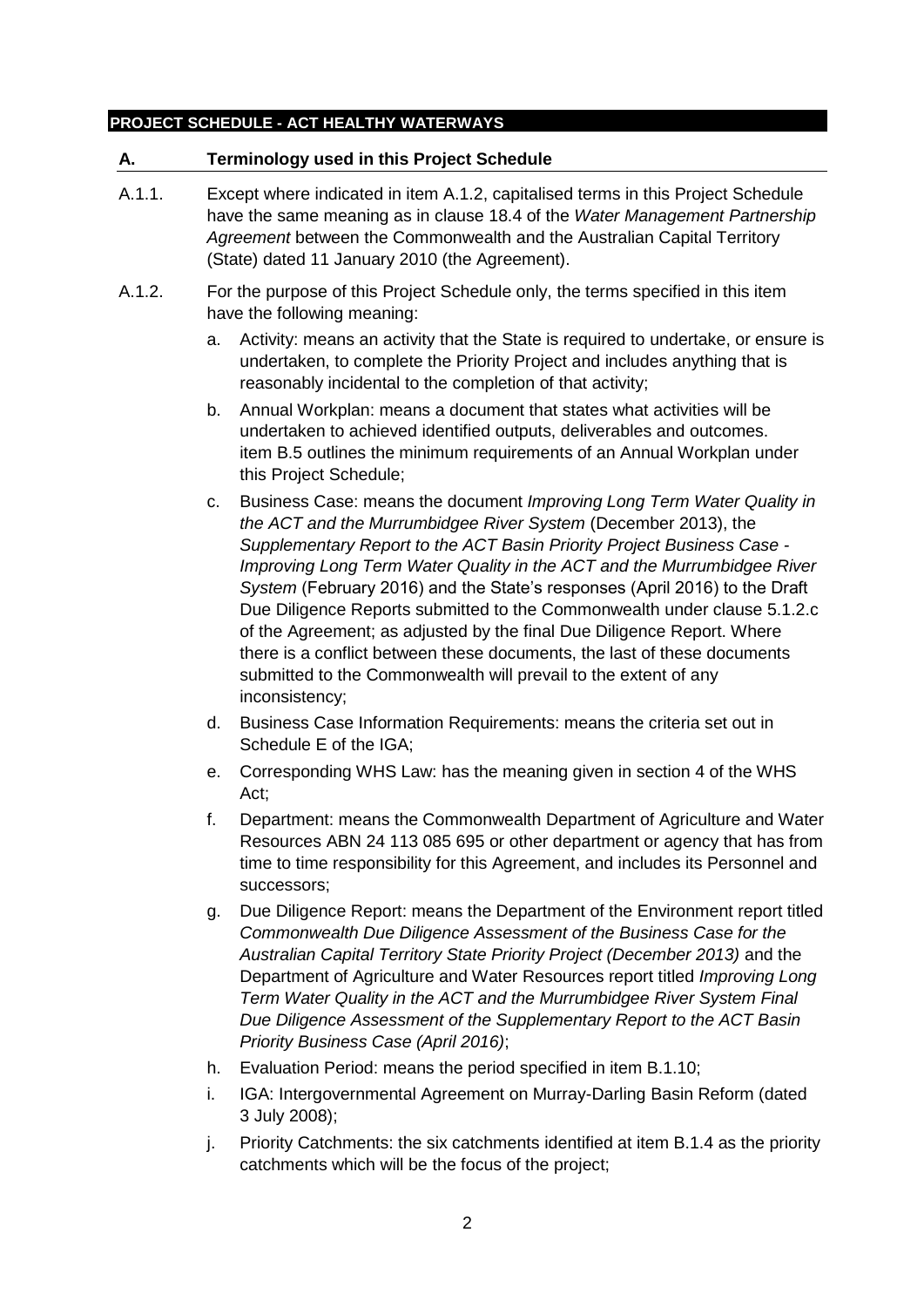- k. Project Charter: means the document specified in item B.4 of this Project Schedule;
- l. State: means the Australian Capital Territory as defined as a Basin State in the IGA;
- m. Steering Committee: the committee which is referred to at [B.3.1.](#page-10-0)d;
- n. Supplementary Report: State's *Supplementary Report to the ACT Basin Priority Project Business Case - Improving Long Term Water Quality in the ACT and the Murrumbidgee River System* (February 2016); and
- o. WHS Act: means the *Work Health and Safety Act 2011* (Commonwealth);
- p. WHS Law: means the WHS Act, WHS Regulations and any Corresponding WHS Law;
- q. WHS Regulations: means the regulations under the WHS Act; and
- r. Works: means any part of this Priority Project that comprises construction and building activities.

#### **B. ACT State Priority Project (ACT Healthy Waterways)**

#### **B.1. Summary and duration of the Priority Project**

- B.1.1. In the IGA, the Commonwealth agreed in-principle to provide funding of up to \$85 million for a State Priority Project satisfying the Commonwealth's Due Diligence and compliance with the Commonwealth's Business Case Information Requirements and the Agreement.
- B.1.2. Both parties acknowledge that the Commonwealth has previously provided under separate funding agreements \$828,878 to the State for development of two separate Priority Project business cases. Total Funding of up to \$84,171,122 (excluding GST) is available in principle for this Priority Project.
- B.1.3. The State will conduct the Project in two phases:
	- a. phase one of the Priority Project, as set out at item [C.1.2,](#page-13-0) consists of implementing a comprehensive State-wide water quality monitoring program with a focus on the six Priority Catchments, including associated monitoring infrastructure, with further data analysis and modelling to provide evidence to underpin phase two of the Priority Project; and
	- b. phase two, as set out at item [C.1.6,](#page-16-0) includes construction of agreed infrastructure Works, commencement of ongoing governance arrangements for improved catchment management as determined by the State and implementation of long-term monitoring to gauge the efficacy of the new infrastructure and catchment management arrangements.
- B.1.4. The six Priority Catchments are:
	- a. Yarralumla Creek;
	- b. Lake Tuggeranong;
	- c. Upper Molonglo;
	- d. Fyshwick;
	- e. Lower Molonglo; and
	- f. Riverview (west Belconnen).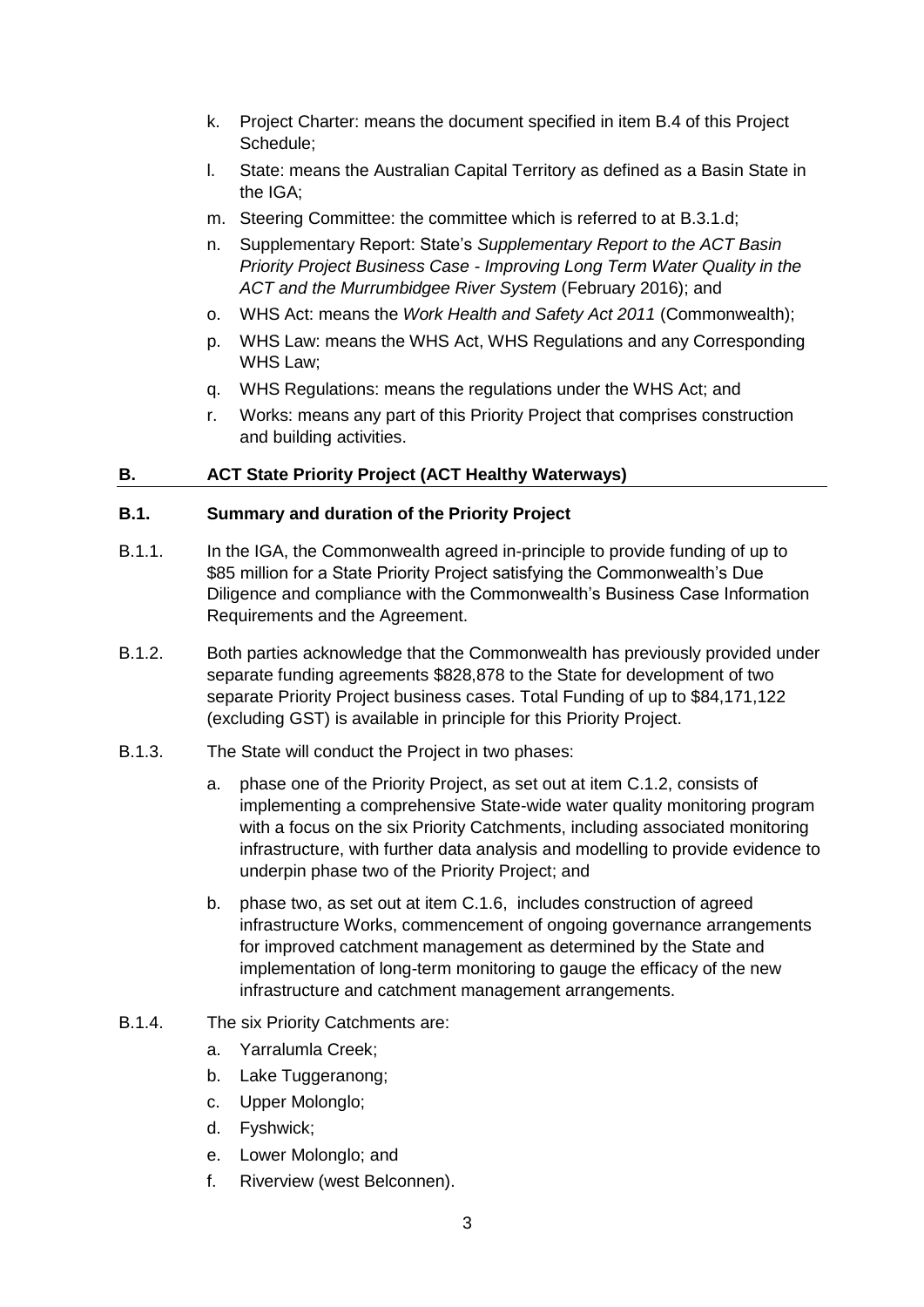B.1.5. A maximum possible amount of **Example 20 was available in principle for phase** one and a maximum possible amount of **\$4**  $\mu$  **in principle for phase two.** 

- B.1.6. Commonwealth funding for phase two is contingent, as outlined in item C.1.3, on Commonwealth approval of the proposals set out in the Supplementary Report to the Priority Project Business Case and approval of the Commonwealth Minister to proceed to phase two.
- B.1.7. Phase one of the Priority Project includes:
	- a. implementation and establishment of a comprehensive State-wide water quality monitoring program and associated project management and governance arrangements with a focus on the Priority Catchments;
	- b. detailed analysis of collected data so that the full extent and detail of water quality issues in and around the State can be determined, to facilitate the optimum approach to investments in treatment infrastructure in the Priority Catchments;
	- c. provision of the a Supplementary Report to the project Business Case for Commonwealth assessment and review, proposing infrastructure Works in each Priority Catchment to be undertaken in phase two. This will be supported by the evidence gained through phase one (including comprehensive water quality modelling and the assessment (including costs and benefits) of infrastructure options; and
	- d. establishment of inter-jurisdictional arrangements where required.
- B.1.8. Phase two of the Priority Project includes:
	- a. the design, construction and commissioning of agreed infrastructure Works, including Isabella Pond wetlands as an ACT contribution, to improve water quality outcomes in the Priority Catchments. Agreed infrastructure Works and locations are defined through the Business Case as modified by the Due Diligence Assessment, or through any subsequent agreement between Parties;
	- b. implementation of the comprehensive State-wide water quality monitoring program and preliminary analysis of the collected data. To facilitate this program, water quality and flow monitoring will be built into representative assets types during construction. The State-wide water quality monitoring program must be designed be able to determine whether or not the asset performs in accordance with the MUSIC model used in its design, and its efficacy in reducing pollutants over the life of the asset. At a catchment level State-wide water quality monitoring program data and analysis must be suitable to inform a catchment wide model to identify pollutant generation and transport within the State, and from the State to the Murray-Darling Basin;
	- c. establishment and/or maintenance of intra and inter-jurisdictional governance arrangements that support the ACT Healthy Waterway Priority Project and the effective water quality management in the State and regions, with a focus on the Priority Catchments. This includes the development of an Australian Capital Territory and Region Catchment Management Strategy that sets out principles for governance and the key influences that will affect the catchment over the next 25 to 30 years;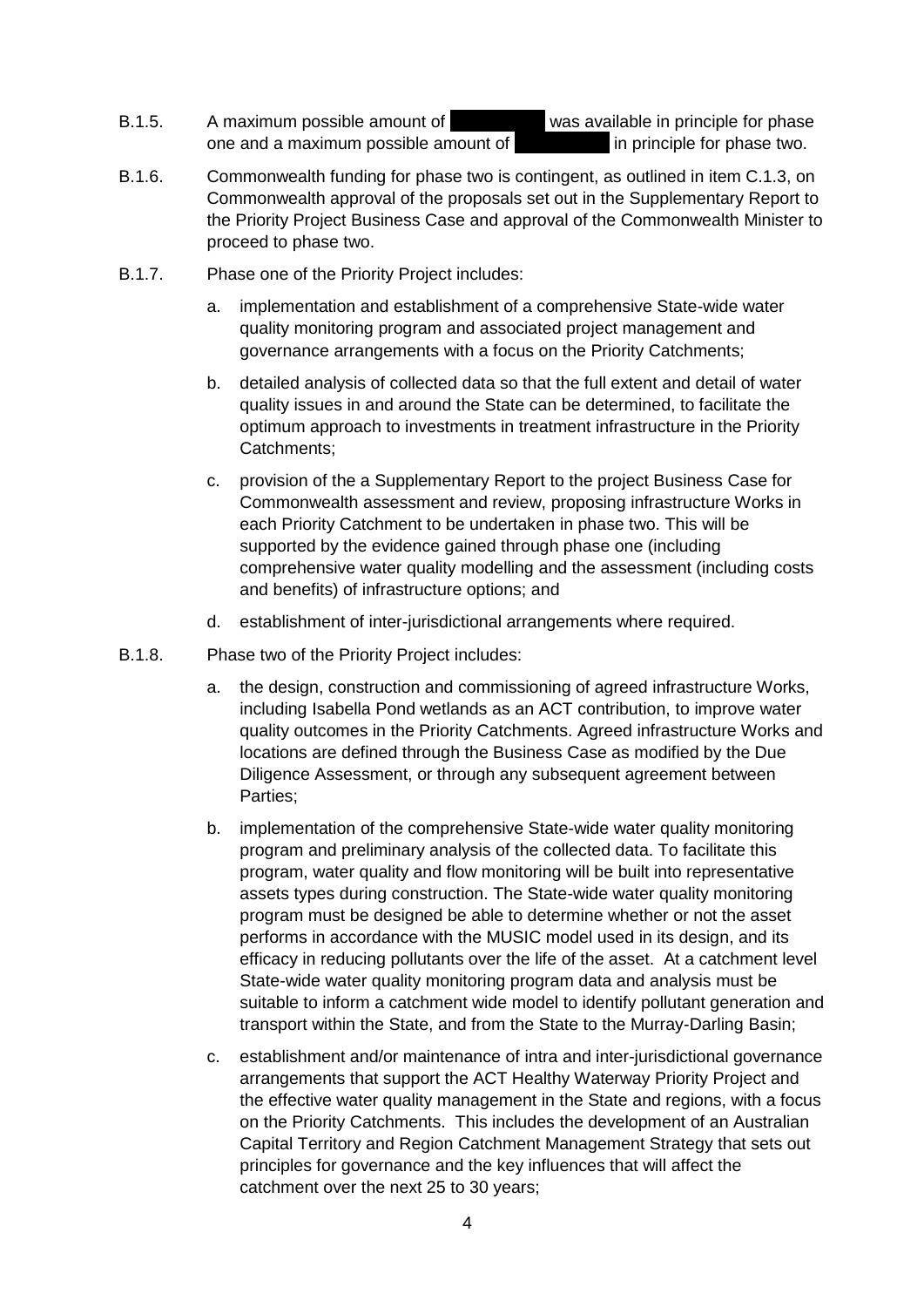- d. development and implementation of a communication and engagement strategy, with a focus on increasing community awareness and engagement in water quality issues in the State and regions, and support for activities under the ACT Healthy Waterways Priority Project. This includes a complementary education and public awareness program to support and encourage behavioural change in the community on actions individuals can do to improve water quality; and
- e. in-lake research aimed at improving the understanding of water treatment options for large urban waterbodies. This includes research at Lake Tuggeranong to clarify the major sources and timing of in-lake pollutant release followed by specific management action trials and research on the impact of wetting and drying regimes on water quality at ACT urban ponds.
- B.1.9. This Priority Project commenced on 25 February 2014, and it must be completed by 30 June 2021.
- B.1.10. The Evaluation Period is from 25 February 2014 to 30 June 2021.

#### **B.2. Aim of the ACT Healthy Waterways – Basin Project**

- B.2.1. The Priority Project aims to address a number of the objectives contained in clauses 1.1.2-1.1.4 of the Agreement, specifically addressing water quality issues both within the State and water exiting the State into the Murray-Darling Basin for use downstream by other communities, restoration of river health, adaptation to climate change, and value for money.
- B.2.2. The project will contribute to these overall objectives by contributing to one or more of the following outcomes:
	- a. improved water quality in waterways in the six Priority Catchments, lakes and the Murrumbidgee River;
	- b. ecological health, including ecological resilience to climate change in an environment of reduced water availability, is improved through the establishment or restoration of wetland ecosystems in waterways in the six Priority Catchments;
	- c. knowledge and understanding of water quality and waterways within the project area is increased and widely disseminated;
	- d. local communities that depend on quality water in the project area are informed and supported with a view to increasing their capacity, action and resilience on water quality issues in the State; and
	- e. water quality management in the project area is improved through the establishment and/or support of effective inter and intra-jurisdictional water quality planning and governance arrangements.

#### **B.3. Priority Project requirements**

- <span id="page-10-0"></span>B.3.1. The State agrees that:
	- a. the Priority Project will be completed in accordance with the parts of the Business Case approved by the Commonwealth Minister, as described in the Due Diligence Report and modified by engineering specifications that does not adversely impact on the Commonwealth's Due Diligence requirements;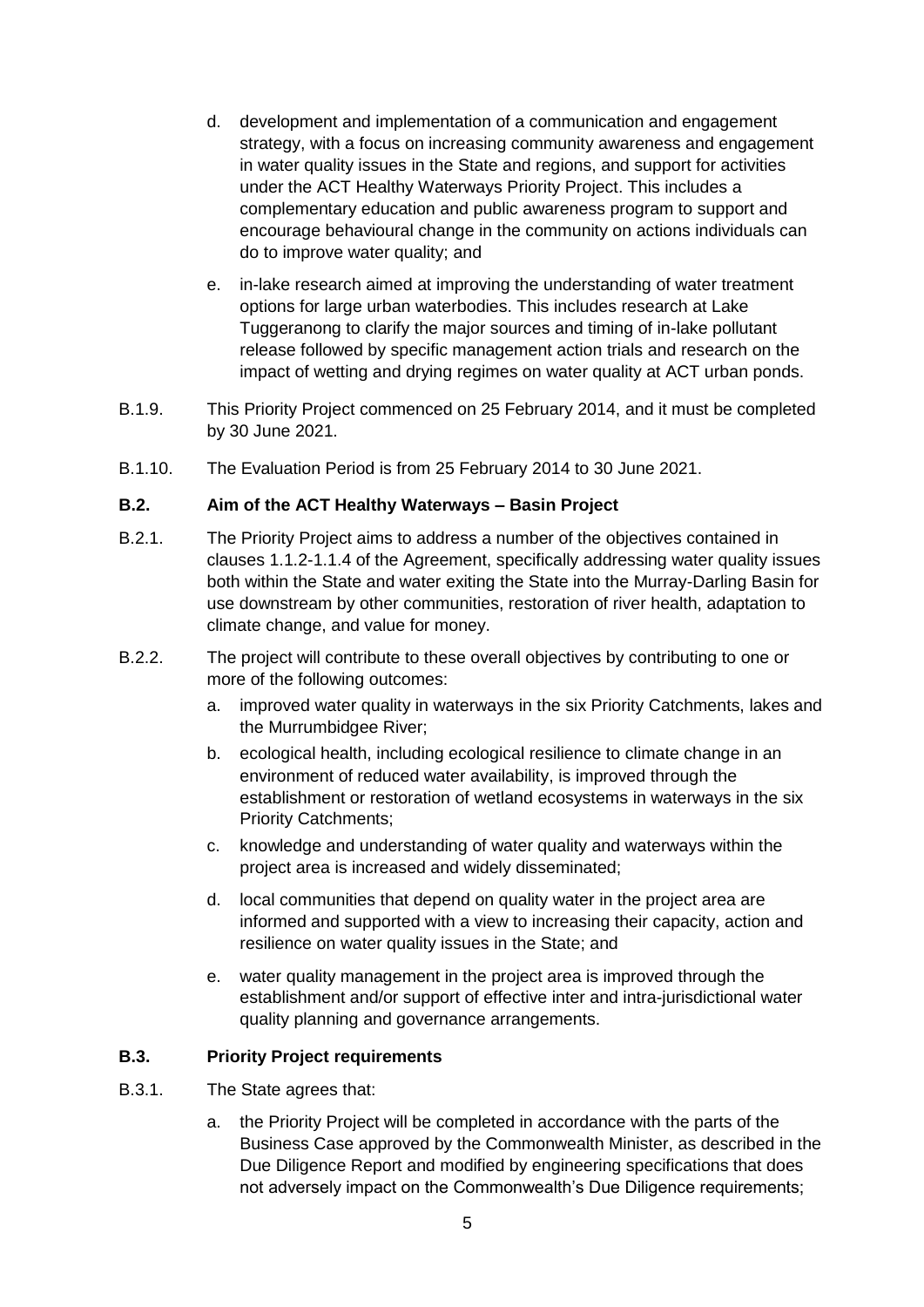- b. it is responsible for meeting the Project Milestones specified in this Project Schedule;
- c. it is responsible for ensuring the proper and efficient conduct of this Priority Project, in accordance with this Project Schedule;
- d. it will ensure that all elements of the project governance structure outlined in the Business Case and Project Charter are fully established with the associated arrangements. This will include a Steering Committee with Commonwealth and State representation tasked with ensuring that project funds are used in accordance with the project plan;
- e. it will ensure there is appropriate monitoring, auditing and reporting of expenditure against the Project Cost, to enable the Commonwealth to be suitably informed on the progress and outcomes of this Priority Project;
- f. it will comply, and ensure that its subcontractors comply, with all applicable requirements of the Code for the Tendering and Performance of Building Work 2016;
- g. it must, in carrying out its obligations under this Agreement, comply and use reasonable endeavours to ensure that its subcontractors complies, with the provisions of all relevant statutes, regulations, by-laws and requirements of any Commonwealth, State, Territory or local authority including those arising under a WHS Law in respect of work health and safety;
- h. it will ensure the requirements of the WHS Accreditation Scheme under section 43 of the Building and Construction Industry (Improving Productivity) Act 2016 (Commonwealth), and the Office of the Federal Safety Commissioner, are met;
- i. it will carry out the Activity in accordance with all applicable laws (including, but not limited to, all required State and Commonwealth planning, environmental, development, building, occupational health and safety and regulatory approvals and all applicable Australian standards);
- j. if requested, the State will provide the Commonwealth with timely access to the State's records and personnel to enable the Commonwealth to conduct its own independent audit or review of any aspect of this Priority Project; and
- k. as Funding is based on the Commonwealth's Due Diligence Report, the acceptance of Funding represents the shared understanding of the Business Case, as outlined in the Due Diligence Report.
- B.3.2. In delivering the Priority Project, the State agrees to the following conditions of Funding:
	- a. the State is responsible for ensuring that the Funding is spent for the purposes of the Priority Project in accordance with the Project Cost as in item D.1.1 and in accordance with this Project Schedule;
	- b. Commonwealth Funding provided under this Priority Project can be spent on legal advice regarding the implementation of this Priority Project but must not be spent on legal advice:
		- i. regarding the development of the Project Schedule;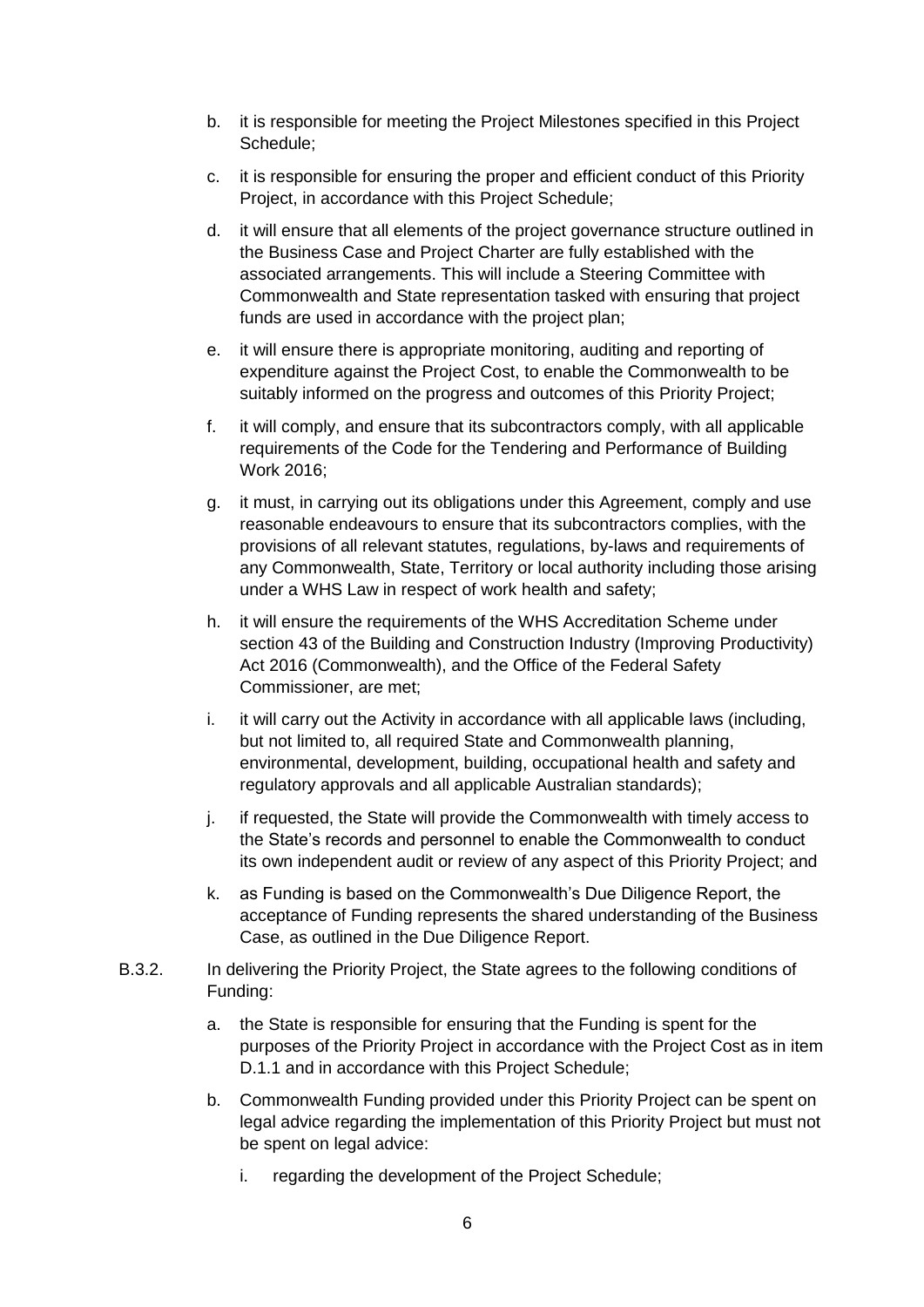- ii. for any dispute or action against or involving the Commonwealth except where that dispute or action involves the Commonwealth, the State and a third party to the extent that the Department, at its sole discretion, gives its prior written consent to the State using the Funds for that purpose; or
- iii. in relation to any dispute or action against or involving the State except to the extent that the Department, at its sole discretion, gives its prior written consent to the State using the Funds for that purpose; and
- c. the use of any interest that the State earns on the Commonwealth Funds will be consistent with clause 6.1.9 of the Agreement. The prior written approval of the Commonwealth will be obtained for the use of any interest on the Priority Project.
- B.3.3. State acknowledges that it, and not the Commonwealth, is responsible for managing and performing this Priority Project and that the Commonwealth has no responsibility for performing any aspect of this Priority Project, other than undertaking its approval role (as specified elsewhere in this schedule or the Project Charter), payment of milestones (when milestone criteria are met to satisfaction of the Commonwealth) and participation in governance groups and meetings as required.

#### **B.4. Priority Project Charter**

- B.4.1. A Project Charter for this Priority Project will be agreed and signed between the Commonwealth and the State within 60 Business Days of signing of the Project Schedule first deed of variation.
- B.4.2. The intent of the Project Charter is to facilitate the parties' working relationship and provide operational guidelines for this Priority Project.
- B.4.3. The parties agree that the Project Charter may be amended by the written agreement (including an exchange of letters or emails) of:
	- a. the Assistant Secretary responsible for the Commonwealth's management of this Project Schedule currently the Assistant Secretary Sustainable Water Branch, Department of Agriculture and Water Resources; and
	- b. the Director-General, or their delegate responsible for the State's management of this Project Schedule, currently the Director-General of the Environment, Planning and Sustainable Development Directorate.
- B.4.4. For the avoidance of doubt, if there is any inconsistency between the Project Charter and this Project Schedule, the Project Schedule prevails to the extent of the inconsistency.
- B.4.5. The Project Charter does not form part of this Project Schedule.

#### **B.5. Annual Workplans**

B.5.1. The State is required to prepare Annual Workplans for Activities, to be used as the basis for progress reporting outlined in item I.2 for the project period, which together will cover the period from 30 July 2016 to the end of the Priority Project as outlined in item B.1.9.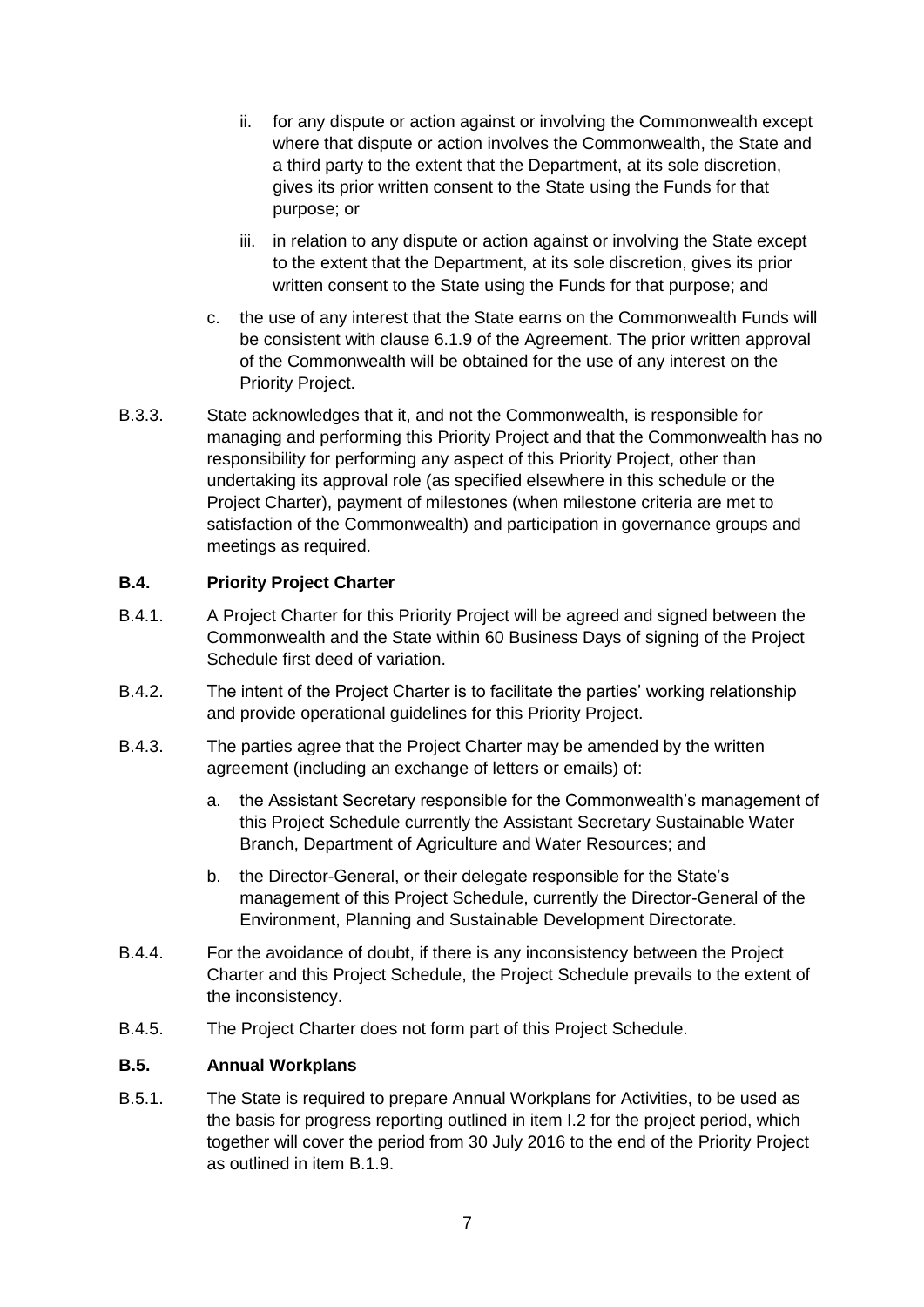- B.5.2. The Annual Workplans at a minimum must include:
	- a. a description of how the work is to achieve the Priority Project aims and outcomes specified in items B.2.1 and B.2.2;
	- b. outputs for the reporting period that contribute to the achievement of the Priority Project deliverables specified in item B.1.7 and B.1.8;
	- c. detailed budget for the relevant year that complies with the relevant Activities;
	- d. indicative budget for the out years as per the project budget lines outlined in item D.1.1;
	- e. financial reporting template that meets the requirements of items I.2.1.d and I.2.1.e based on a template that will be provided in the Project Charter; and
	- f. an overview that provides certainty that the timing of planned Activities for the relevant financial year contributes to both Activities achieved to date and for the out years for the project.
- B.5.3. Annual Workplans for the purposes of this Project Schedule must be approved by the Commonwealth.
- B.5.4. The State agrees to provide to the Annual Workplans for the relevant Management Actions by 30 April of each year for the work to be undertaken in the following financial year.
- B.5.5. The Commonwealth agrees to consider the Annual Workplan and provide the State with a response to the Annual Workplan within 20 Business Days of the receipt of the Annual Workplan.
- B.5.6. For the avoidance of doubt, if there is any inconsistency between an Annual Workplan and this Project Schedule, the Project Schedule prevails to the extent of the inconsistency.

#### **C. Project Milestones**

C.1.1. The Milestones for this Project are set out in the tables at item C.1.2 and C.1.6.

#### <span id="page-13-0"></span>C.1.2. **Phase one**

| Project<br><b>Milestone</b><br><b>Number</b> | <b>Project Milestone</b>                                               | <b>Completion</b><br>Date for<br><b>Project</b><br><b>Milestone</b> | <b>Evidence of Completed Project Milestone</b><br>or Performance Measure                                                      |
|----------------------------------------------|------------------------------------------------------------------------|---------------------------------------------------------------------|-------------------------------------------------------------------------------------------------------------------------------|
|                                              | Signing of the Project<br>Schedule                                     | Date of<br>Execution of<br>Agreement                                | Signed Project Schedule.                                                                                                      |
| $\overline{2}$                               | Project plan and<br>detailed project budget                            | 28 March<br>2014                                                    | A detailed project plan for phase one. A<br>revised project budget plan for the whole<br>project.                             |
| 3                                            | Project Governance,<br>Project scoping and<br>procurement<br>commenced | 2 May 2014                                                          | Establishment of the project governance<br>structure as outlined in Chapter 11 of<br>Improving Long Term Water Quality in the |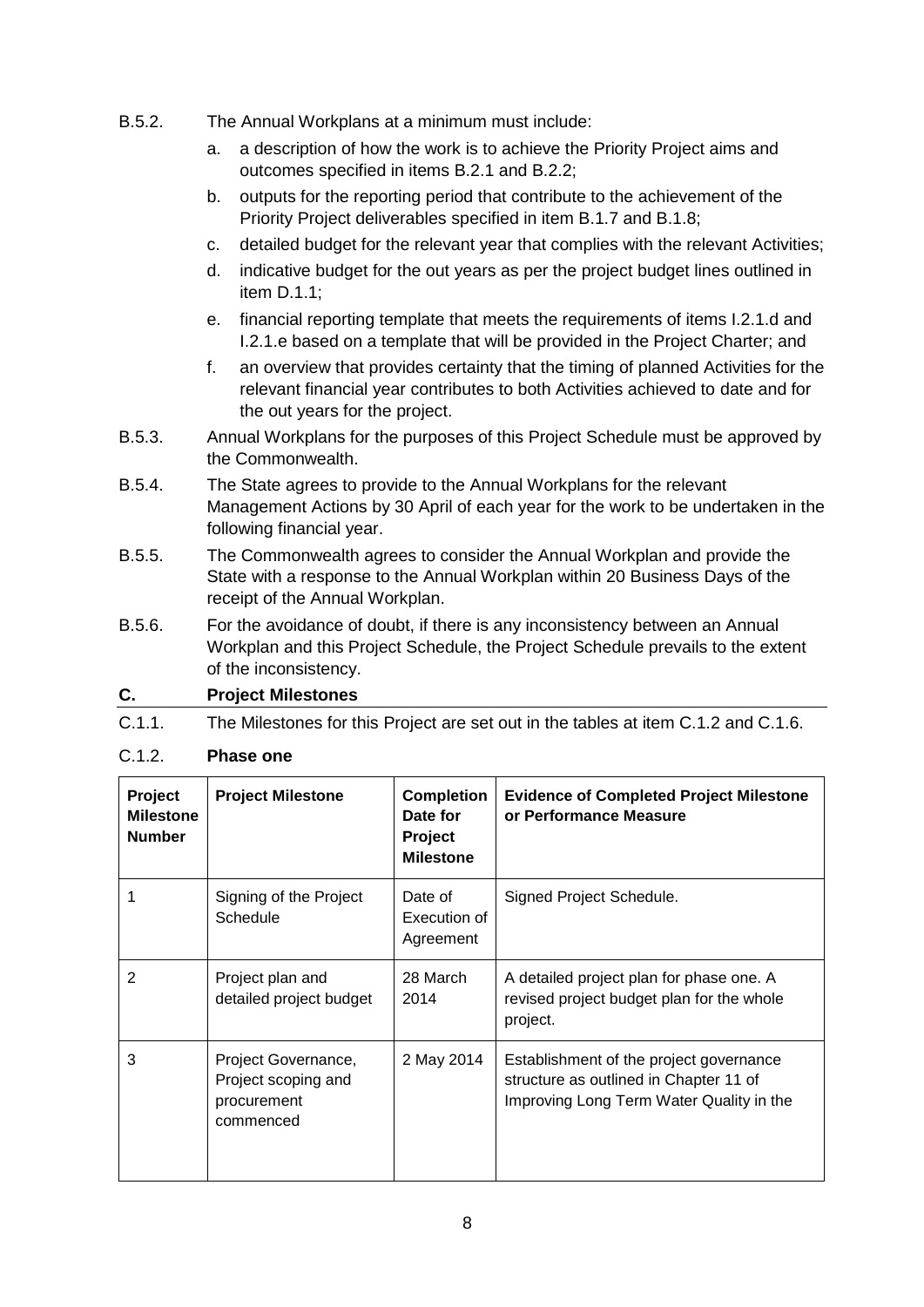|                |                                                        |                        | ACT and the Murrumbidgee River System<br>(December 2013).<br>Scoping paper for the overall project and the<br>works to be conducted in each Priority<br>Catchment, design of the proposed<br>monitoring framework and procurement<br>process commenced for monitoring<br>equipment, installation and data collection<br>and analysis.<br>Provision of a Progress Report consistent<br>with item I.2 of this Project Schedule to the<br>satisfaction of the Department. |
|----------------|--------------------------------------------------------|------------------------|------------------------------------------------------------------------------------------------------------------------------------------------------------------------------------------------------------------------------------------------------------------------------------------------------------------------------------------------------------------------------------------------------------------------------------------------------------------------|
| $\overline{4}$ | Implementation of<br>monitoring framework<br>commenced | 29 August<br>2014      | Contracts awarded and implementation of<br>monitoring network commenced.<br>Provision of a Progress Report consistent<br>with item I.2 of this Project Schedule to the<br>satisfaction of the Department.                                                                                                                                                                                                                                                              |
| 5              | Progress Report                                        | 14<br>November<br>2014 | Monitoring framework installed and<br>operating. Provision of a Progress Report<br>consistent with item I.2 of this Project<br>Schedule including a Report on the operation<br>of the project governance structure, progress<br>on the operation of the monitoring<br>framework, and data gathering and analysis<br>of data from each Priority Catchment/sub-<br>catchment to the satisfaction of the<br>Department.                                                   |
| 6              | Progress Report                                        | 15 May<br>2015         | Provision of a Progress Report consistent<br>with item I.2 of this Project Schedule,<br>including a Report on the operation of the<br>project governance structure, progress on<br>the operation of the monitoring framework,<br>and data gathering and analysis of data from<br>each Priority Catchment/sub-catchment to<br>the satisfaction of the Department.                                                                                                       |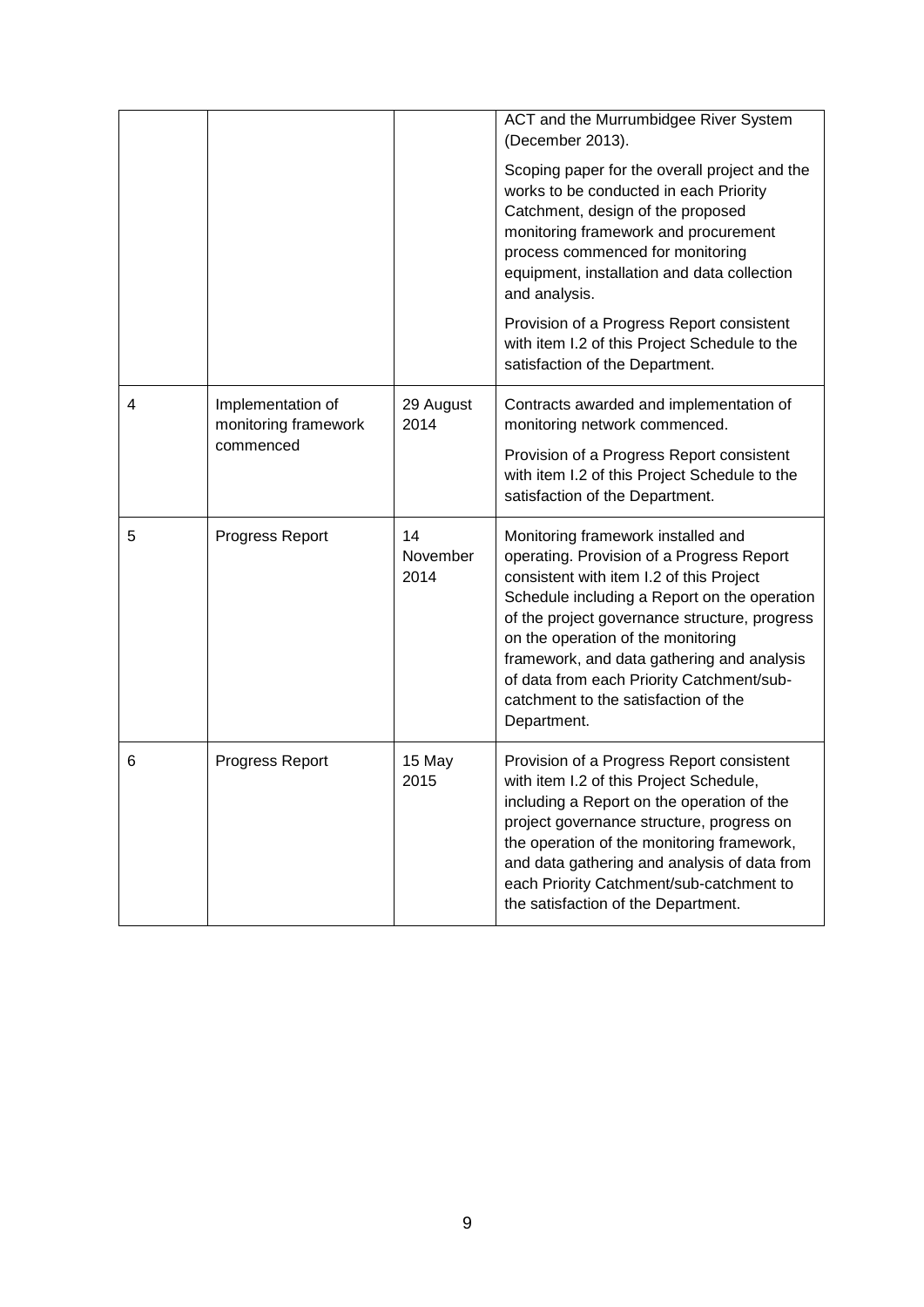| 7  | <b>Progress Report</b>                                                              | 20 October<br>2015  | Provision of a Progress Report consistent<br>with item I.2 of this Project Schedule,<br>including a Report on the operation of the<br>project governance structure, progress on<br>the operation of the monitoring framework,<br>and data gathering and analysis of data from<br>each Priority Catchment/sub-catchment to<br>the satisfaction of the Department. |
|----|-------------------------------------------------------------------------------------|---------------------|------------------------------------------------------------------------------------------------------------------------------------------------------------------------------------------------------------------------------------------------------------------------------------------------------------------------------------------------------------------|
| 8  | Draft outline of<br><b>Supplementary Report</b><br>to the project Business<br>Case. | 3 December<br>2015  | Provision to the Department a draft outline of<br>the Supplementary Report to the project<br>Business Case, based on the data analysis<br>to date describing infrastructure options,<br>including their cost and benefits, to address<br>the water quality issues within the Priority<br>Catchments and recommending remedial<br>actions                         |
| 9a | <b>Steering Committee</b><br>Advice                                                 | 12 February<br>2016 | Provision to the Steering Committee of a<br>draft Supplementary Report to the project<br>Business Case, based on the data analysis<br>from phase one, describing infrastructure<br>options, including their cost and benefits, to<br>address the water quality issues within the<br>Priority Catchments and recommending<br>remedial actions.                    |
| 9b | <b>Final Supplementary</b><br>Report to the project<br><b>Business Case</b>         | 26 February<br>2016 | Provision of the final Supplementary Report<br>to the project Business Case to the<br>Commonwealth for assessment and review.<br>Provision of a Progress Report in<br>accordance with item I.2 of this Project<br>Schedule to the satisfaction of the<br>Department.                                                                                             |

- C.1.3. Funding for phase two is contingent on Commonwealth approval of the proposals set out in the final Supplementary Report to the project Business Case provided in Milestone 9b, and approval of the Commonwealth Minister to proceed to phase two.
- C.1.4. The Commonwealth finalised the due diligence assessment of the final Supplementary Report to the project Business Case, as presented in *Improving Long Term Water Quality in the ACT and the Murrumbidgee River System Final Due Diligence Assessment of the Supplementary Report to the ACT Basin Priority Business Case (April 2016);* finding the Priority Project viable.
- C.1.5. Approval by the Commonwealth Minister to proceed to phase two was provided on 3 May 2016. The phase two milestone schedule is set out in item C.1.6.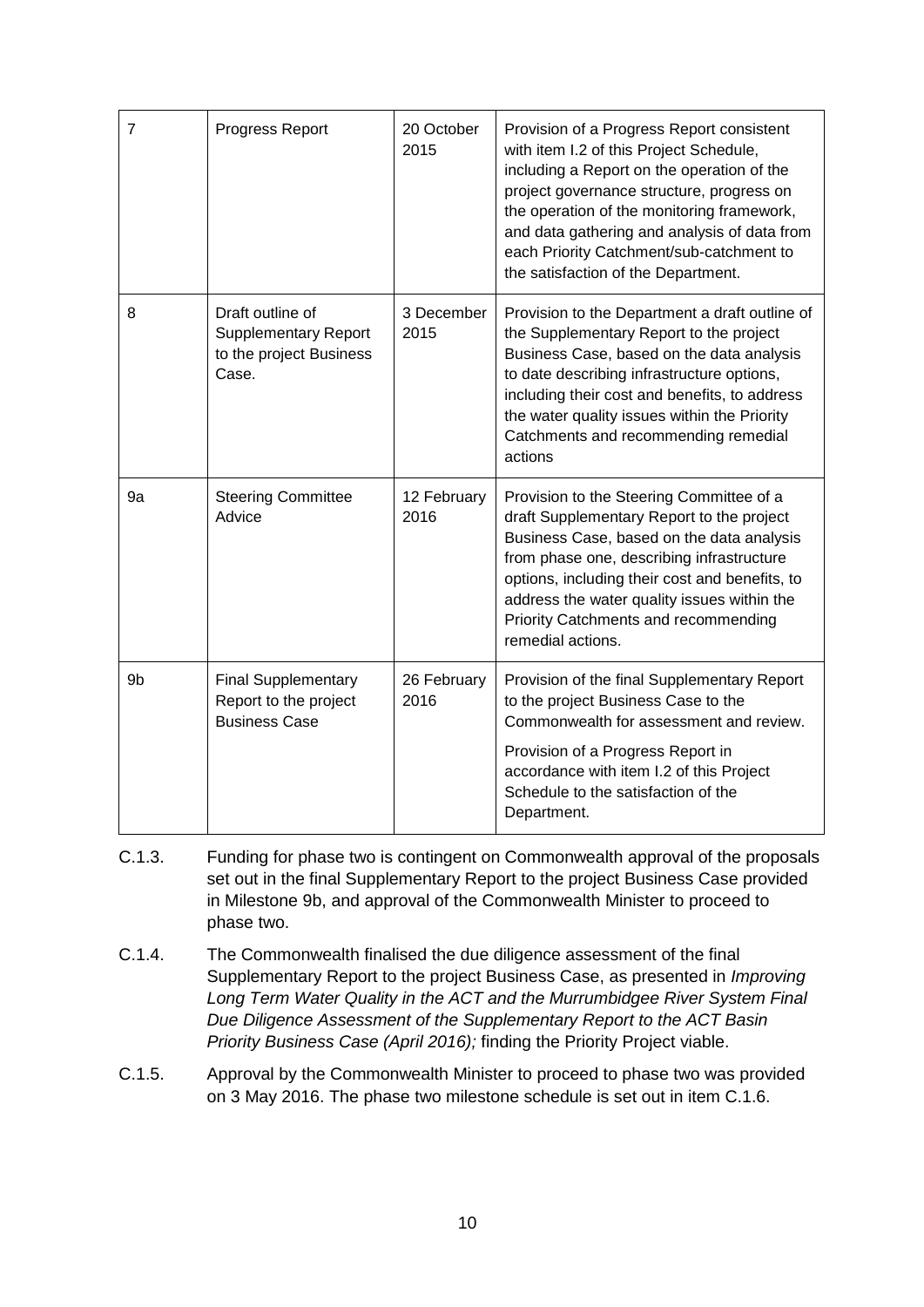#### <span id="page-16-0"></span>C.1.6. **Phase two**

| Project<br><b>Milestone</b> | <b>Project Milestone</b>                                                              | <b>Completion</b><br>Date for | <b>Evidence of Completed Project Milestone or</b><br><b>Performance Measure</b>                                                                                                                                                                                                                                                                                                                                                                                                                                                         |
|-----------------------------|---------------------------------------------------------------------------------------|-------------------------------|-----------------------------------------------------------------------------------------------------------------------------------------------------------------------------------------------------------------------------------------------------------------------------------------------------------------------------------------------------------------------------------------------------------------------------------------------------------------------------------------------------------------------------------------|
| <b>Number</b>               |                                                                                       | Project<br><b>Milestone</b>   |                                                                                                                                                                                                                                                                                                                                                                                                                                                                                                                                         |
| 10                          | Agreement between<br>the parties to proceed<br>with phase two and<br>project planning | 2 May 2016                    | Agreement to proceed with phase two as<br>notified by the Minister or the Department to<br>the State in writing. This notification will be<br>accompanied by the version of the<br>Supplementary Report to the Business Case<br>agreed between the State and the<br>Commonwealth Minister or the Department.<br>A detailed project plan for phase two including<br>a plan for each Priority Catchment/sub-<br>catchment as agreed in the Supplementary<br>Report to the project Business Case to the<br>satisfaction of the Department. |
| 11                          | Procurement                                                                           | 29 July<br>2016               | Procurement of contractors for the design and<br>construction of infrastructure Works<br>commenced<br>Provision of a Progress Report in accordance<br>with item I.2 of this Project Schedule for the<br>period 2 May 2016 to 29 July 2016 to the<br>satisfaction of the Department.                                                                                                                                                                                                                                                     |
| 12                          | Progress Report                                                                       | 31 March<br>2017              | Provision of a Progress Report in accordance<br>with item I.2 of this Project Schedule for the<br>period 30 July 2016 to 31 December 2016 to<br>the satisfaction of the Department.                                                                                                                                                                                                                                                                                                                                                     |
| 13                          | Progress Report                                                                       | 30<br>September<br>2017       | Provision of a Progress Report in accordance<br>with item I.2 of this Project Schedule for the<br>period 1 January 2017 to 30 June 2017 to the<br>satisfaction of the Department.                                                                                                                                                                                                                                                                                                                                                       |
| 14                          | Progress Report                                                                       | 31 March<br>2018              | Provision of a Progress Report in accordance<br>with item I.2 of this Project Schedule for the<br>period 1 July 2017 to 31 December 2017 to the<br>satisfaction of the Department.                                                                                                                                                                                                                                                                                                                                                      |
| 15                          | Progress Report                                                                       | 30<br>September<br>2018       | Provision of a Progress Report in accordance<br>with item I.2 of this Project Schedule for the<br>period 1 January 2018 to 30 June 2018 to the<br>satisfaction of the Department.                                                                                                                                                                                                                                                                                                                                                       |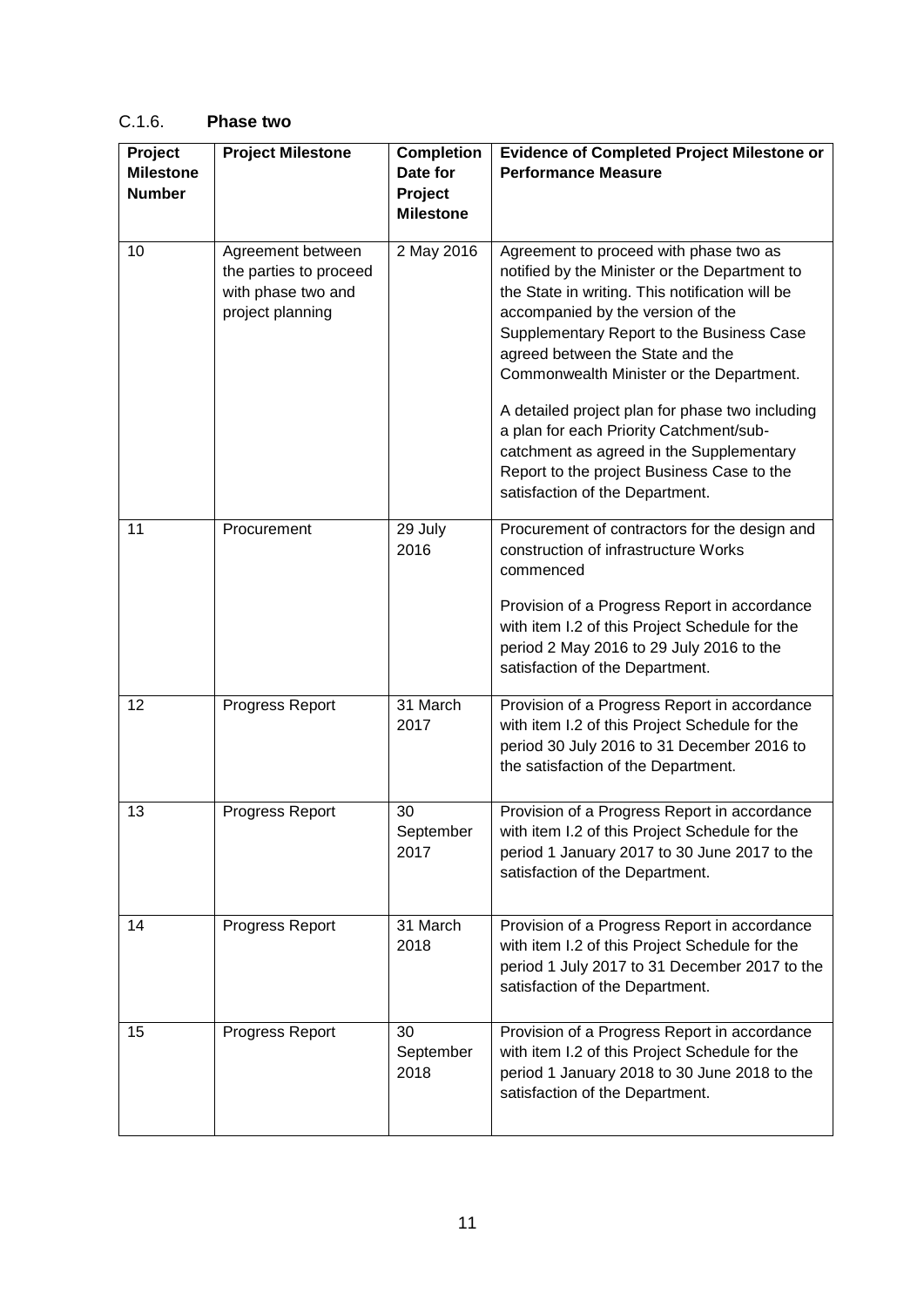| 16 | Progress Report                                                                                            | 31 March<br>2019        | Provision of a Progress Report in accordance<br>with item I.2 of this Project Schedule for the<br>period 1 July 2018 to 31 December 2018 to the<br>satisfaction of the Department.                                                                      |
|----|------------------------------------------------------------------------------------------------------------|-------------------------|---------------------------------------------------------------------------------------------------------------------------------------------------------------------------------------------------------------------------------------------------------|
| 17 | Interim Progress<br>Report<br>Interim (25 February<br>$2014 - 31$ May 2019)<br><b>Final Project Report</b> | 5 June 2019             | Provision of a Draft Progress Report in<br>accordance with item I.2 of this Project<br>Schedule for the period 1 January 2019 to 31<br>May 2019 to the satisfaction of the<br>Department.<br><b>AND</b><br>Provision of an 'Interim (25 February 2014 - |
|    |                                                                                                            |                         | 31 May 2019) Final Project Report' in<br>accordance with item I.3 of this Project<br>Schedule to the satisfaction of the Department.                                                                                                                    |
| 18 | Progress Report                                                                                            | 30<br>September<br>2019 | Provision of a Progress Report in accordance<br>with item I.2 of this Project Schedule for the<br>period 1 January 2019 to 30 June 2019 to the<br>satisfaction of the Department.                                                                       |
| 19 | Progress Report<br>Interim (25 February<br>$2014 - 30$ June 2019)<br><b>Evaluation Report</b>              | 31 March<br>2020        | Provision of a Progress Report in accordance<br>with item I.2 of this Project Schedule for the<br>period 1 July 2019 to 31 December 2019 to the<br>satisfaction of the Department.                                                                      |
|    |                                                                                                            |                         | <b>AND</b>                                                                                                                                                                                                                                              |
|    |                                                                                                            |                         | Provision of an Interim (25 February 2014 - 30<br>June 2019) Evaluation Report that contains the<br>information specified in item I.5 of this Project<br>Schedule; and to the satisfaction of the<br>Department.                                        |
| 20 | Progress Report                                                                                            | 30<br>September<br>2020 | Provision of a Progress Report in accordance<br>with item I.2 of this Project Schedule for the<br>period 1 January 2020 to 30 June 2020 to the<br>satisfaction of the Department.                                                                       |
| 21 | Progress Report                                                                                            | 31 March<br>2021        | Provision of a Progress Report in accordance<br>with item I.2 of this Project Schedule for the<br>period 1 July 2020 to 31 December 2020 to the<br>satisfaction of the Department.                                                                      |
| 22 | Progress Report<br>Interim (25 February<br>$2014 - 15$ May 2021)<br><b>Final Project Report</b>            | 31 May<br>2021          | Provision of a Progress Report in accordance<br>with item I.2 of this Project Schedule for the<br>period 1 January 2021 to 15 May 2021 to the<br>satisfaction of the Department.<br><b>AND</b>                                                          |
|    |                                                                                                            |                         | Provision of an Interim (25 February 2014 - 15<br>May 2021) Final Project Report in accordance                                                                                                                                                          |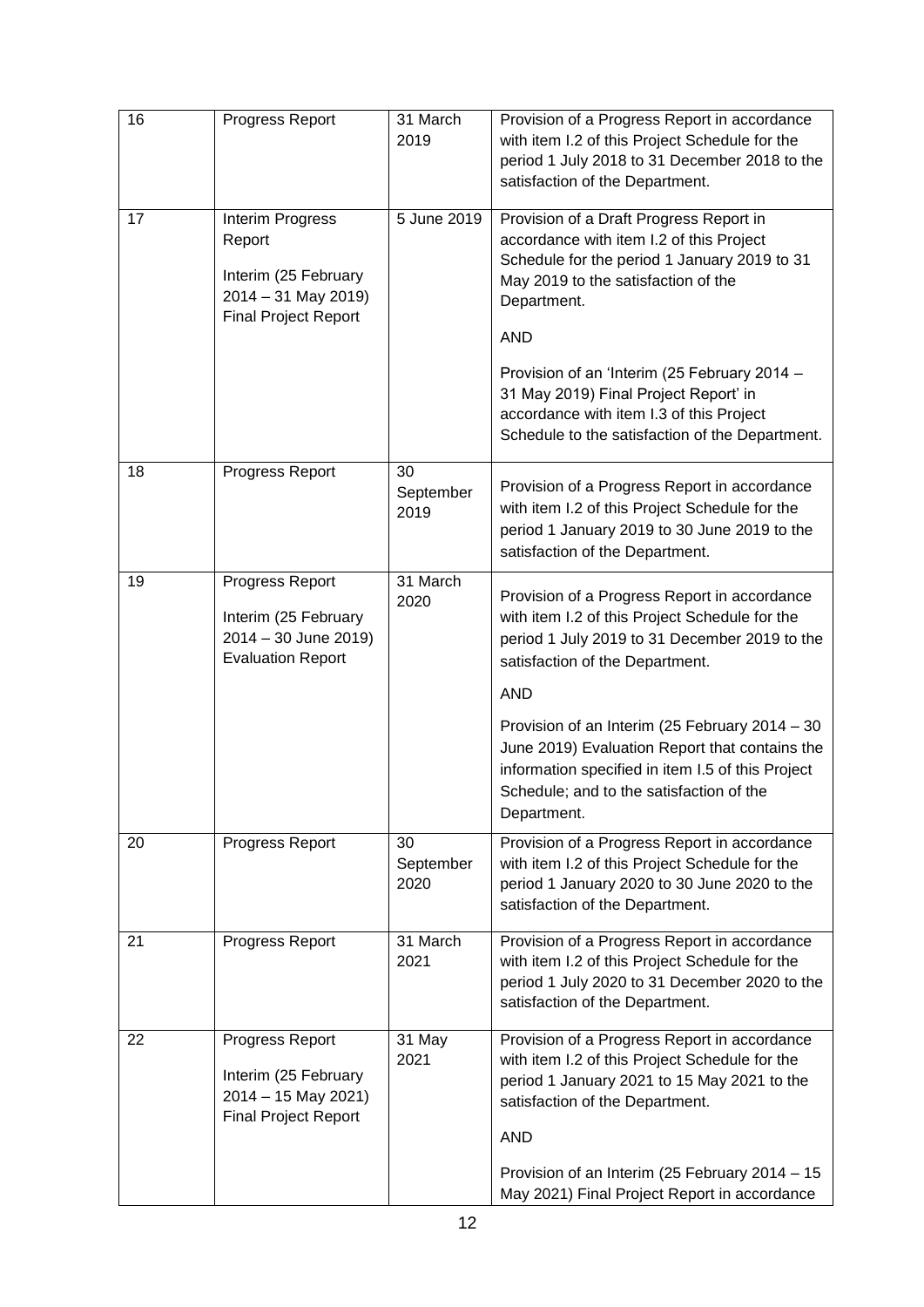|    |                                                         |                   | with item I.3 of this Project Schedule to the<br>satisfaction of the Department.                                                                                                                                                                                                                                           |
|----|---------------------------------------------------------|-------------------|----------------------------------------------------------------------------------------------------------------------------------------------------------------------------------------------------------------------------------------------------------------------------------------------------------------------------|
| 23 | <b>Final Project Report</b><br><b>Evaluation Report</b> | 31 August<br>2021 | Provision of a Final Project Report in<br>accordance with item I.3 of this Project<br>Schedule to the satisfaction of the Department.<br><b>AND</b><br>Provision of an Evaluation Report that contains<br>the information specified in item I.5 of this<br>Project Schedule; and to the satisfaction of the<br>Department. |

#### **D. Project Cost**

#### **D.1. Project Cost for the Priority Project**

D.1.1. The maximum GST exclusive Project Cost for this Priority Project is \$92,677,534 as detailed in the following table.

| <b>Activity</b>                                                         | <b>Funding</b> | <b>State</b><br><b>Contribution</b>                              | <b>Total Project</b><br>Cost |
|-------------------------------------------------------------------------|----------------|------------------------------------------------------------------|------------------------------|
|                                                                         |                |                                                                  |                              |
| Phase 1                                                                 |                |                                                                  |                              |
| <b>PMO including Contract Administrator</b>                             |                |                                                                  |                              |
| (CA)                                                                    |                |                                                                  |                              |
| <b>Water Quality Infrastructure</b>                                     |                |                                                                  |                              |
| Water quality monitoring and evaluation                                 |                |                                                                  |                              |
| <b>Catchment Strategy</b>                                               |                |                                                                  |                              |
| <b>Public Education</b>                                                 |                |                                                                  |                              |
| WaterWatch                                                              |                |                                                                  |                              |
| <b>Isabella Pond</b>                                                    |                |                                                                  |                              |
| <b>Total</b>                                                            | \$84,171,122   | \$8,506,412*                                                     | \$92,677,534                 |
| * The State contribution to Phase 1 has been in excess of the amount of |                |                                                                  | identified in this           |
| table. The actual State contribution for Phase 1 has been               |                |                                                                  | Isabella Pond has been in    |
| excess of the amount                                                    |                | identified in this table. The actual State contribution has been |                              |
| This brings the total State contribution to \$9,132,626.                |                |                                                                  |                              |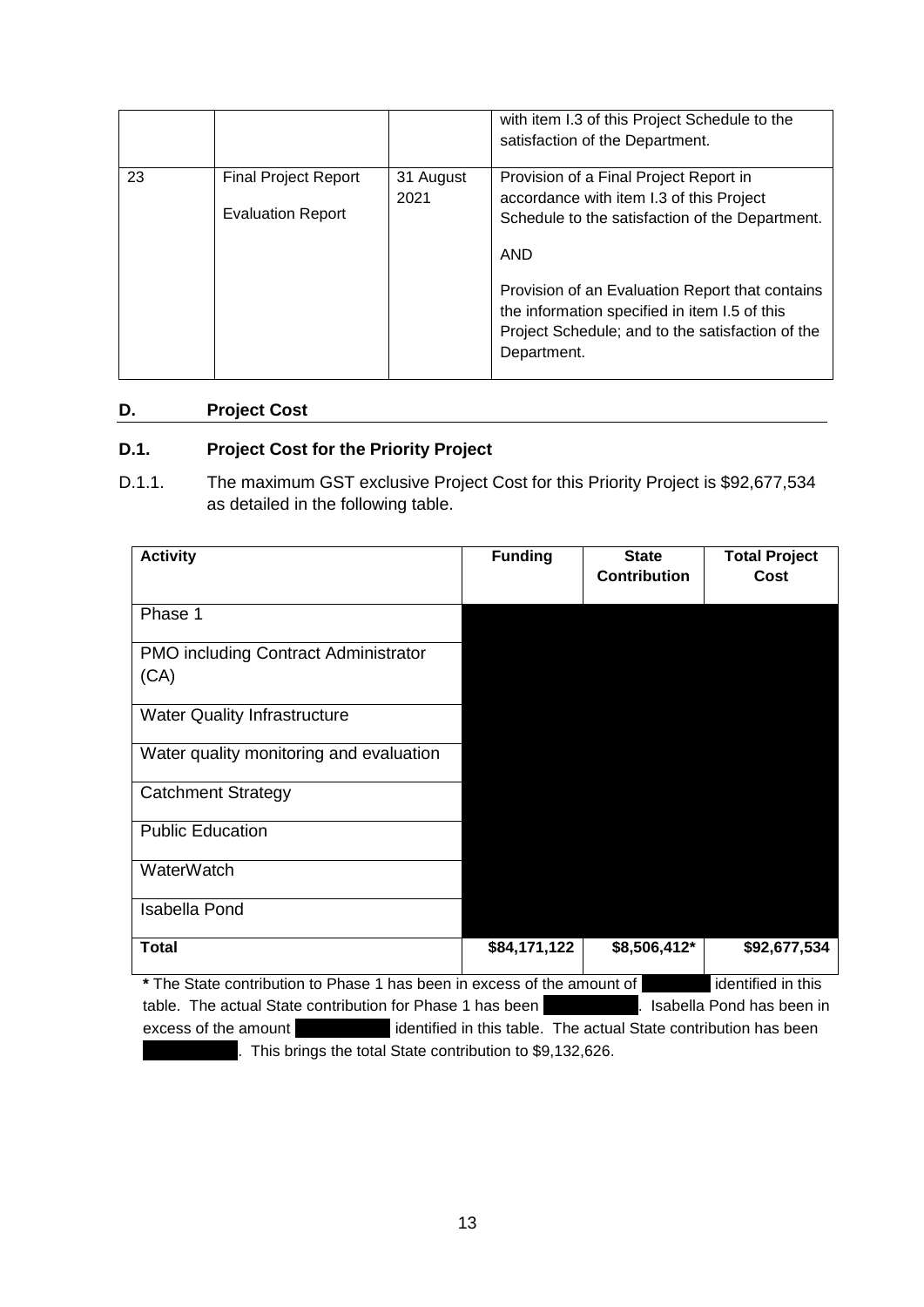#### **D.2. Contribution Components of Priority Project**

D.2.1. The maximum GST exclusive Funding and State Contributions to the Project Cost for the Priority Project are set out in the following table:

| <b>Contribution</b>                   | <b>Maximum Contribution</b> |  |
|---------------------------------------|-----------------------------|--|
|                                       | (\$)                        |  |
| Commonwealth Funding                  | \$84,171,122                |  |
| <b>State Contributions</b>            | \$8,506,412*                |  |
| Project Cost as set out in item D.1.1 | \$92,677,534*               |  |

\*Noting the increase in State contribution as per item D.1.1, the total State contribution is \$9,132,626, bringing the Project Cost up to \$93,303,748.

- D.2.2. As at 28 February 2019 the amount of interest earned, and held by, the State on Funds the Commonwealth has paid in respect of this Priority Project is
- D.2.3. Pursuant to clause 6.1.9 (c) of the Agreement, the Commonwealth notified the State that the amount of Funds payable under the Agreement will be reduced by interest earned as at 28 February 2019. The reduction of Funds is summarised below.

| <b>Project Schedule Item</b> | <b>Funding Payment Number</b>    | <b>Offset Amount</b><br>(GST exclusive) |
|------------------------------|----------------------------------|-----------------------------------------|
| Item $J.1.1$                 | <b>Funding Payment Number 16</b> |                                         |

D.2.4. Taking into account the interest in item D.2.3 already held by the State, the maximum amount of Funds to be physically transferred by the Commonwealth to the State for the Priority Project is up to  $\blacksquare$  (being up to \$84,171,122) minus **12.6 February 2019** of the interest held by the State as at 28 February 2019).

#### **D.3. State Contributions**

D.3.1. The State agrees to provide its State Contribution to the total Project Cost for this Priority Project at the following times:

| <b>GST exclusive amount of</b><br><b>State Contribution</b> | Date by which State Contribution is to be provided                                |
|-------------------------------------------------------------|-----------------------------------------------------------------------------------|
| Nil                                                         | Upon execution of this Project Schedule by both<br>parties - Project Milestone 1. |
|                                                             | Upon completion of Project Milestone 2.                                           |
|                                                             | Upon completion of Project Milestone 3.                                           |
|                                                             | Upon completion of Project Milestone 4.                                           |
|                                                             | Upon completion of Project Milestone 5.                                           |
|                                                             | Upon completion of Project Milestone 6.                                           |
|                                                             | Upon completion of Project Milestone 7.                                           |
|                                                             | Upon completion of Project Milestone 8.                                           |
|                                                             | Upon completion of Project Milestone 9.                                           |
|                                                             | Upon completion of Project Milestone 10.                                          |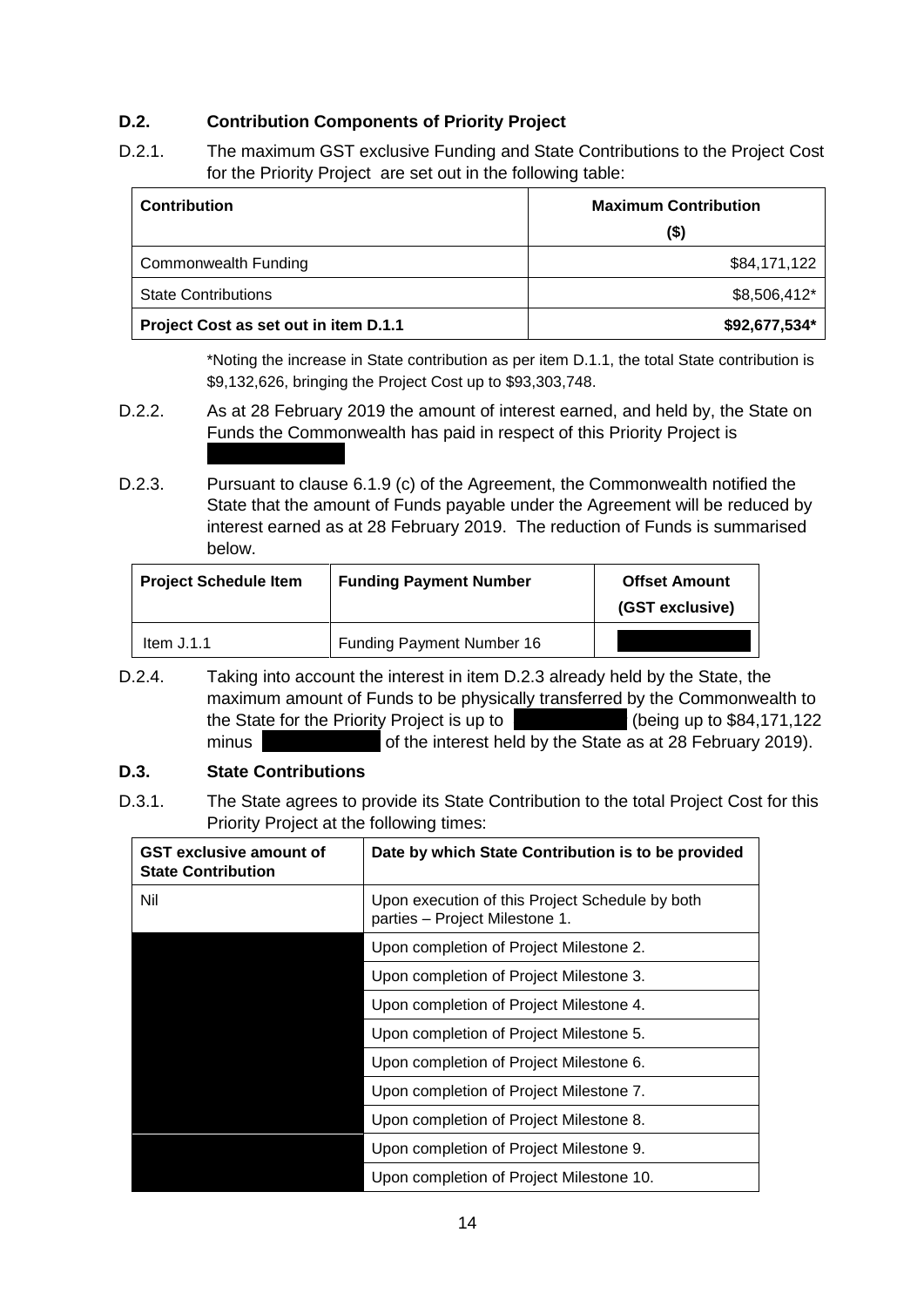|                                                                   | Upon completion of Project Milestone 11. |  |
|-------------------------------------------------------------------|------------------------------------------|--|
|                                                                   | Upon completion of Project Milestone 12. |  |
|                                                                   | Upon completion of Project Milestone 13. |  |
|                                                                   | Upon completion of Project Milestone 14. |  |
|                                                                   | Upon completion of Project Milestone 15. |  |
|                                                                   | Upon completion of Project Milestone 16. |  |
|                                                                   | Upon completion of Project Milestone 17. |  |
|                                                                   | Upon completion of Project Milestone 18. |  |
|                                                                   | Upon completion of Project Milestone 19. |  |
|                                                                   | Upon completion of Project Milestone 20. |  |
|                                                                   | Upon completion of Project Milestone 21. |  |
|                                                                   | Upon completion of Project Milestone 22. |  |
| <b>Total State Contribution</b>                                   | \$9,132,626***                           |  |
| *** Reflects the increase in State contribution as per item D.1.1 |                                          |  |

D.3.2. The State agrees that any Priority Project costs in excess of the Project Cost specified in item D.1 must be met by the State.

#### **E. Transfer of Water Entitlements**

- E.1.1. Not required.
- **F. Sharing Actual Water Savings additional to Agreed Water Savings**
- F.1.1. Not required.

#### **G. Agreement Material and Existing Material relating to this Priority Project**

- **G.1. Agreement Material**
- G.1.1. Nil
- **G.2. Existing Material**
- G.2.1. Nil

#### **H. Indemnity**

- H.1.1. Notwithstanding any other provision of this Agreement, the State agrees to indemnify, and keep indemnified, the Commonwealth against any cost, liability, loss or expense incurred by the Commonwealth:
	- a. in rectifying any environmental damage; or
	- b. in dealing with any third party (including Commonwealth Personnel) claims against the Commonwealth, which includes without limitation the Commonwealth's legal costs and expenses on a solicitor/own client basis and the cost of time spent, resources used and disbursements paid by the Commonwealth;

arising from any act or omission by State or its Personnel in connection with the Priority Project specified in this Project Schedule.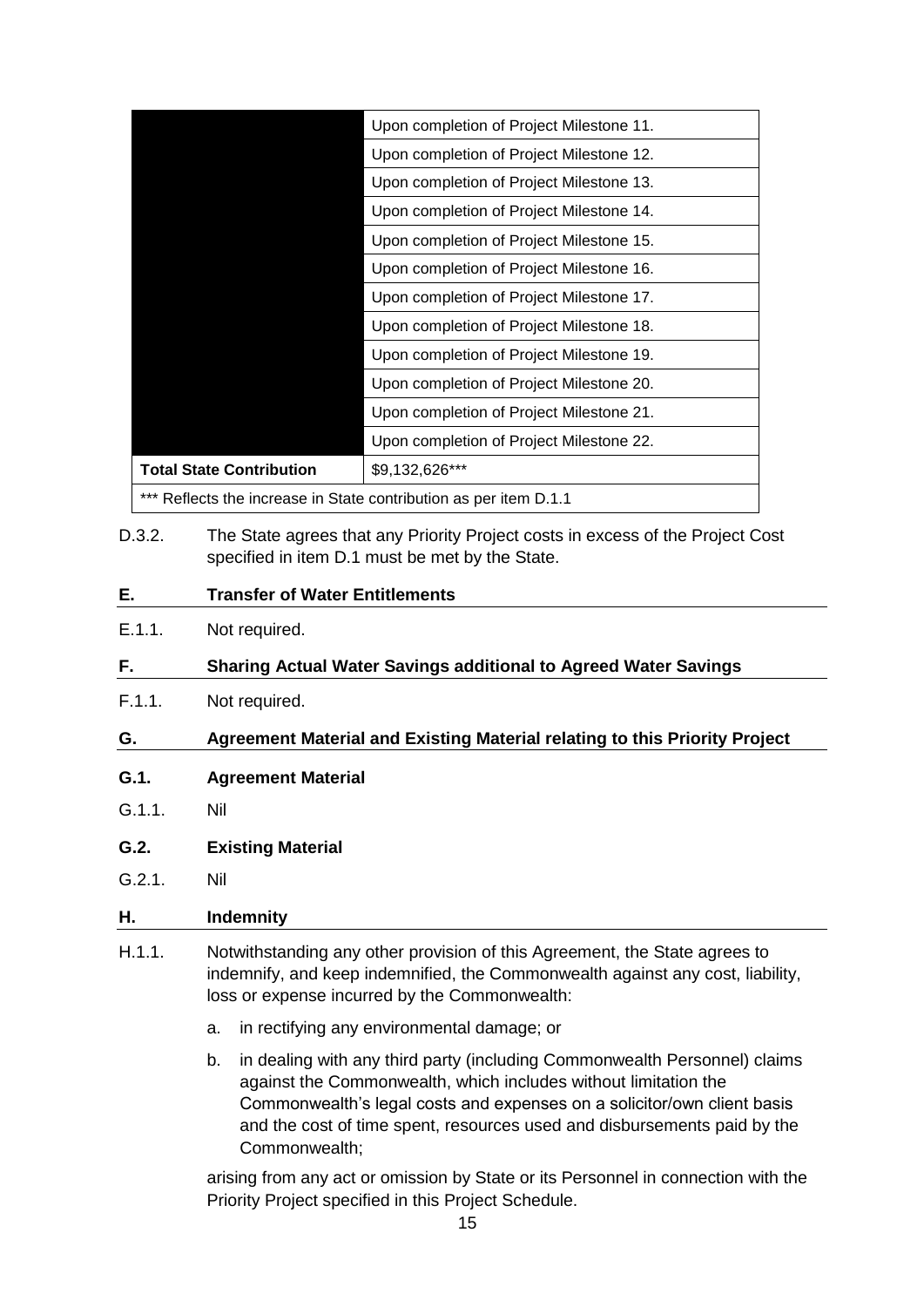- H.1.2. The State's liability to indemnify the Commonwealth under this item H will be reduced proportionally to the extent that any fault on the Commonwealth's part contributed to the relevant cost, liability, loss or expense. In this item H.1.2 'fault' means any reckless, negligent or unlawful act or omission or wilful misconduct.
- H.1.3. The right of the Commonwealth to be indemnified in this item is in addition to, and not exclusive of, any right, power or remedy provided to the Commonwealth by law, but the Commonwealth is not entitled to be compensated in excess of the relevant cost, liability, loss or expense.

#### **I. Project Reports**

#### **I.1. Project Reports**

I.1.1. Further to clause 8 and Schedule 4 of the Agreement, the State agrees to provide the Commonwealth with all the Reports detailed, and at the times outlined, in item C.

#### **I.2. Progress Reports**

- I.2.1. Each Progress Report must demonstrate evidence of project management and contract management activities, progress and performance of the Priority Project, and financial management, and must contain the following information:
	- a. a description of actual performance of the Priority Project to date against the aims and outcomes of the Priority Project (as specified in this Project Schedule items B.2.1 and B.2.2) and against the relevant project plan for each phase (for up to Milestone 11) or against the relevant Annual Workplan as per item B.5 (for Milestone 12 onwards), including information and evidence to demonstrate the State's completion of the Project Milestones (see item C of this Project Schedule) that were due for completion during the period that is the subject of this Progress Report (Period);
	- b. a description of the activities, if any, undertaken for the Priority Project to date;
	- c. analysis of water quality monitoring data for the period of the report and the data files upon which the analysis is based;
	- d. an income and expenditure statement of the Funding to date against the Project Cost in item D.1, the detailed budget in the project plan for each phase of the Priority Project (for Milestone 2 to 11); and project activity lines in item D.1.1 as refined by a financial template to be provided in the Project Charter (for Milestone 12 onwards);
	- e. an estimate of the interest earned by the State to date on the Funds provided for the Priority Project;
	- f. promotional activities undertaken in relation to, and media coverage of, the Priority Project during the Period and those proposed activities during the next Period; and
	- g. any other items that are agreed by the State and the Commonwealth to be included in the Progress Report.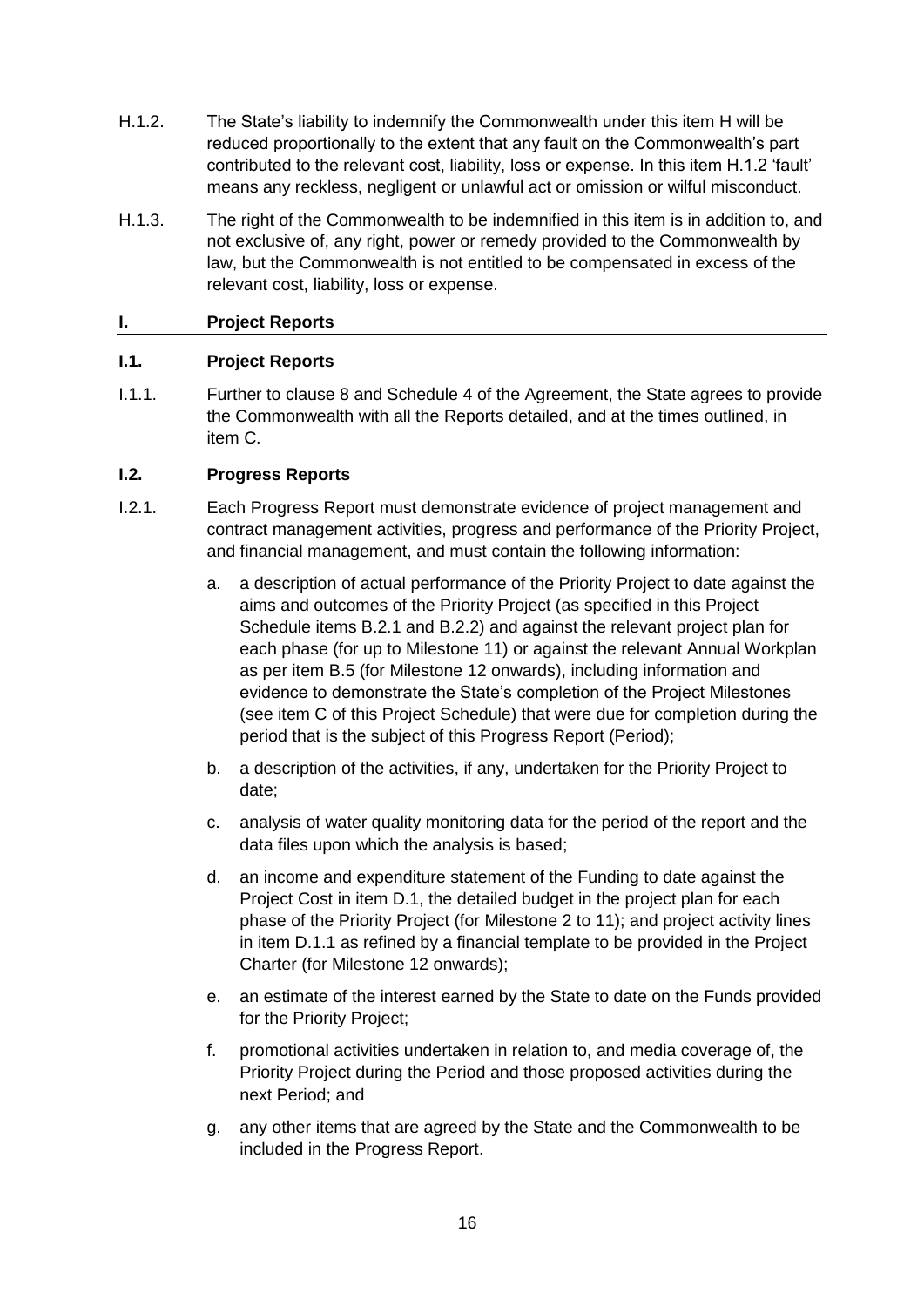#### **I.3. Final Project Report**

- I.3.1. The final Project Report will be a stand-alone document that can be used for public information dissemination purposes regarding this Priority Project.
- I.3.2. The final Project Report for the Priority Project is due at the earliest of:
	- a. Milestone 23 as set out in item C.1.6; or
	- b. 60 Business Days after the termination of this Project Schedule or the Priority Project.
- I.3.3. The final Project Report will contain information that:
	- a. describes the conduct, benefits and outcomes of the Priority Project as a whole;
	- b. evaluates the Priority Project, including assessing the extent to which the aims and outcomes of the Priority Project (as specified in this Project Schedule items B.2.1 and B.2.2) have been achieved and explaining why any aspect of the Priority Project was not achieved;
	- c. provides detailed financial information regarding the total Project Cost, Funding and State Contributions for the Priority Project;
	- d. summarises all promotional activities undertaken in relation to, and media coverage of, the Priority Project;
	- e. includes a discussion of any other matters, relating to the Priority Project, which the Department notifies the State should be included in this final Project Report at least 40 Business Days before it is due; and
	- f. any other items that are agreed by the State and the Commonwealth will be included in the Final Report.
- I.3.4. The final Project Report should be accompanied by a certified income and expenditure statement signed by a delegated officer of the Australian Capital Territory Environment, Planning and Sustainable Development Directorate that clearly identifies:
	- a. the amount of interest earned by the State on the Funding;
	- b. confirmation that all Funding paid to the State (including any interest earned by the State on the Funds and approved for expenditure on this Priority Project by the Commonwealth) was spent by the State in accordance with this Project Schedule;
	- c. any financial or in-kind State Contributions;
	- d. any Other Contributions that were provided for the Priority Project;
	- e. any cost savings or cost overruns for the Priority Project; and
	- f. advice on the amount of any Funds paid to the State that is to be returned by the State to the Commonwealth.
- I.3.5. An Interim (25 February 2014 31 May 2019) Final Project Report will be provided for the State Priority Project on the date set out in item C.1.6. This report will be an antepenultimate version of the Final Project Report, covering the requirements under items I.3.3 and I.3.4, for the State Priority Project from project commencement until 31 May 2019.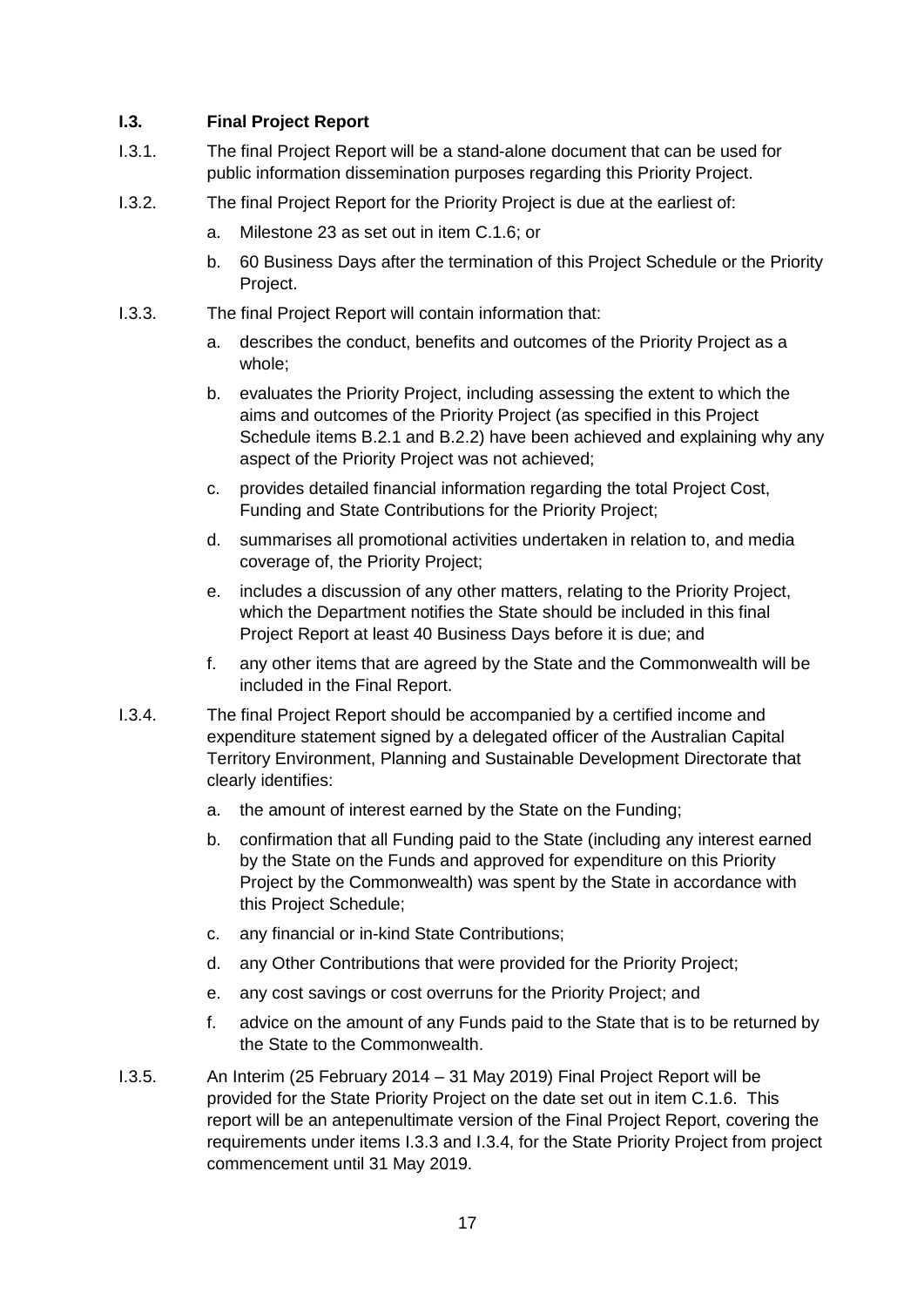I.3.6. An Interim (25 February 2014 – 15 May 2021) Final Project Report will be provided for the State Priority Project on the date set out in item C.1.6. This report will be a penultimate version of the Final Project Report, covering the requirements under items I.3.3 and I.3.4, for the State Priority Project from project commencement until 15 May 2021.

#### **I.4. Independent Audit Report**

I.4.1 Annual audited financial Reports from an independent auditor are to be provided for the Priority Project as specified in Schedule 4, item C of the Agreement.

#### **I.5. Evaluation Report**

- I.5.1. An Evaluation Report is to be provided by the State, building on information provided in Progress Reports for the Priority Project, that clearly demonstrates:
	- a. the extent to which the completed Works are being used for the aims and outcomes (as specified in this Project Schedule items B.2.1 and B.2.2) throughout the Evaluation Period;
	- b. the extent to which the Priority Project has met, exceeded or fallen short of the Priority Project aims and outcomes (as specified in this Project Schedule items B.2.1 and B.2.2) during the Evaluation Period; and
	- c. any other items that are agreed by the State and the Commonwealth to be included in the Evaluation Report.
- I.5.2. The Evaluation Report is due at the earliest of:
	- a. Milestone 23 as set out in item C.1.6; or
	- b. 40 Business Days after the termination of this Project Schedule or the Priority Project.
- I.5.3. An Interim (25 February 2014 30 June 2019) Evaluation Report will be provided for the State Priority Project on the date set out in item C.1.6. This report will be a penultimate version of the Evaluation Report, covering the requirements under item I.5.1, for the State Priority Project from project commencement until 30 June 2019.

#### **J. Payment Schedule for Funding**

J.1.1. Subject to the terms of clauses 6 and 17 of the Agreement, the maximum GST exclusive amount of Funds payable by the Commonwealth to the State in respect of this Priority Project is up to \$84,171,122 which comprises the interest offset of specified in item D.2.3 and \$ \$ \$ of Funds payable by the Commonwealth to the State, which shall be paid in instalments, and on the completion of the Payment Preconditions, specified in the following table. Payment of Funds will be made in compliance with the *Intergovernmental Agreement on Federal Financial Relations* after the date that the State or Territory is assessed as having completed all of the Payment Preconditions relating to that payment and has provided the Commonwealth with an invoice for that payment of Funds.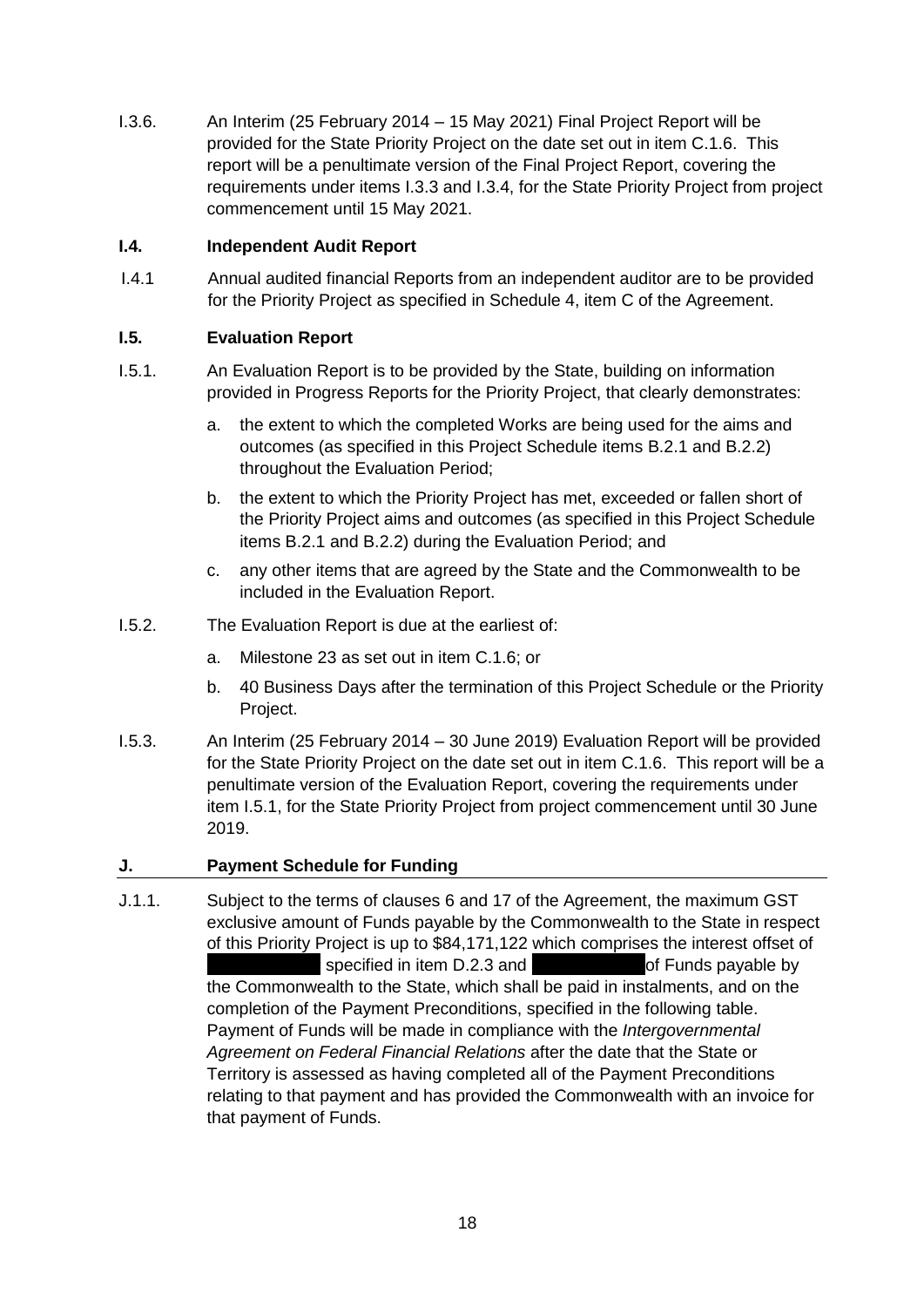| <b>Funding</b> | <b>GST-exclusive amount of</b> | <b>Payment Preconditions for Funding</b> |
|----------------|--------------------------------|------------------------------------------|
| <b>Payment</b> | the Funding instalment         | instalment                               |
| <b>Number</b>  |                                |                                          |
| 1              |                                | Completion of Milestone 1.               |
|                |                                |                                          |
|                |                                |                                          |
|                |                                |                                          |
| $\overline{2}$ |                                | Completion of Milestone 2 to the         |
|                |                                | satisfaction of the Commonwealth.        |
|                |                                |                                          |
| 3              |                                | Completion of Milestone 3 to the         |
|                |                                | satisfaction of the Commonwealth.        |
|                |                                |                                          |
| 4              |                                | Completion of Milestone 4 to the         |
|                |                                | satisfaction of the Commonwealth.        |
|                |                                |                                          |
|                |                                |                                          |
| 5              |                                | Completion of Milestone 5 to the         |
|                |                                | satisfaction of the Commonwealth.        |
|                |                                |                                          |
| 6              |                                | Completion of Milestone 6 to the         |
|                |                                | satisfaction of the Commonwealth.        |
|                |                                |                                          |
| $\overline{7}$ |                                | Completion of Milestone 7 to the         |
|                |                                | satisfaction of the Commonwealth.        |
|                |                                |                                          |
| 8              |                                | Completion of Milestone 8 to the         |
|                |                                | satisfaction of the Commonwealth.        |
|                |                                |                                          |
|                |                                |                                          |
| 9              |                                | Completion of Milestone 9 to the         |
|                |                                | satisfaction of the Commonwealth.        |
|                |                                |                                          |
| 10             |                                | Completion of Milestone 10 to the        |
|                |                                | satisfaction of the Commonwealth.        |
|                |                                |                                          |
| 11             |                                | Completion of Milestone 11 to the        |
|                |                                | satisfaction of the Commonwealth.        |
|                |                                |                                          |
| 12             |                                | Completion of Milestone 12 to the        |
|                |                                | satisfaction of the Commonwealth.        |
|                |                                |                                          |
|                |                                |                                          |
| 13             |                                | Completion of Milestone 13 to the        |
|                |                                | satisfaction of the Commonwealth.        |
|                |                                |                                          |